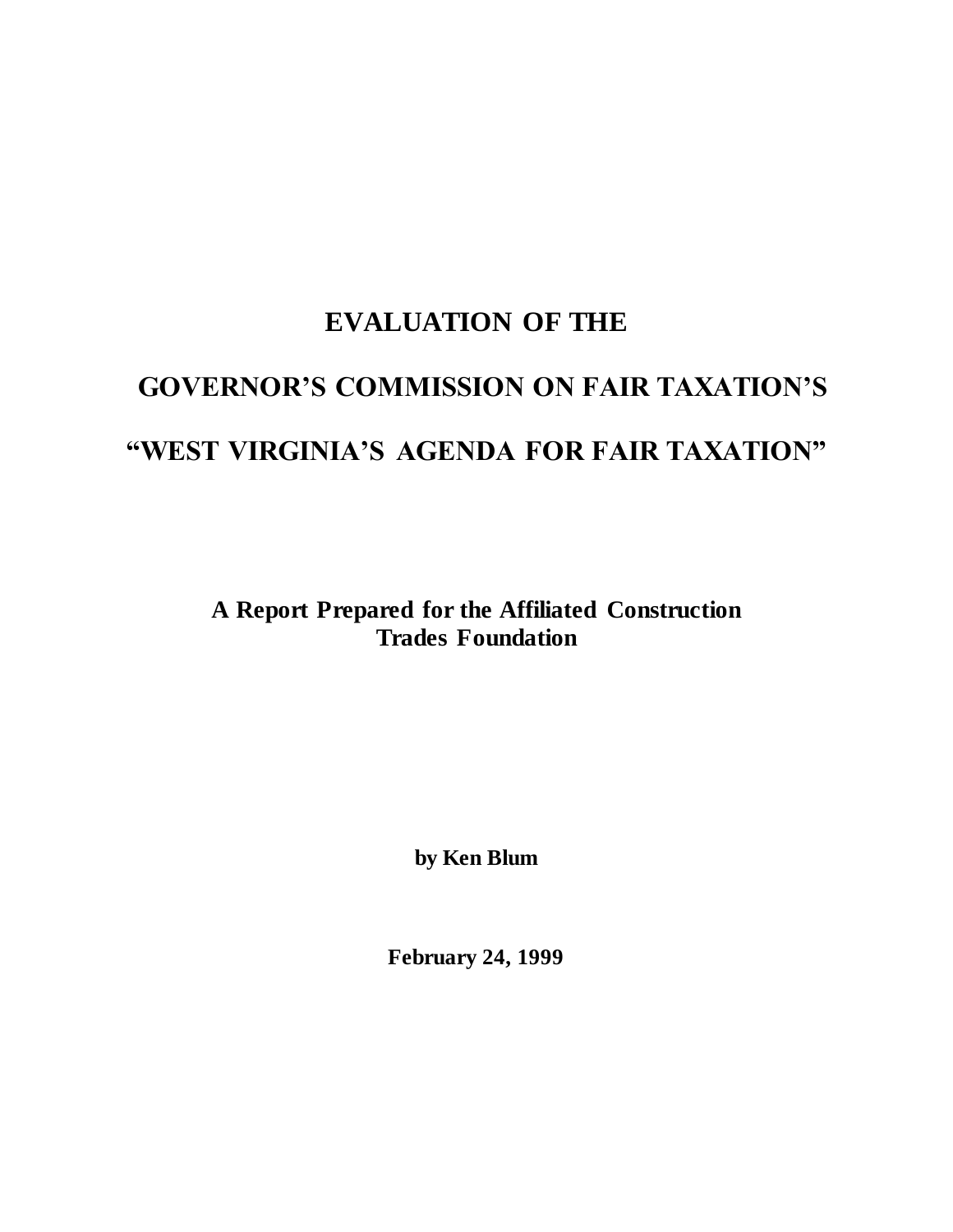# **EXECUTIVE SUMMARY**

The Governor's Commission on Fair Taxation's "Agenda" recognized that "West Virginia's overall state tax structure is regressive. Sales and property taxes tend to take a larger percentage of the income of low-income individuals than they do from those with higher incomes." When state and local taxes are taken together, sales and property taxes account for 61 percent of the total. The fifth of the families with incomes under \$17,000 a year pay 10.6 percent of their income in taxes, while the wealthiest 1 percent of families with \$191,000 or more in income pay 7.9 percent.

The Commission's proposals are to be revenue neutral, but when there are changes there are winners and losers. The winners are the owners of businesses, who would enjoy a \$348 million tax reduction the first year. Forty one percent of this tax reduction will go to just the wealthiest one percent of the tax payers. Three-fourths of the reduced business taxes will benefit the wealthiest 20 percent of the families. The losers are the bottom 80 percent of the families. Married non-elderly families will pay \$51 million in new taxes, while the upper 20 percent of the families will pay \$56 million less.

The Commission set as a goal to lower the regressivity of the state tax system. **The proposal made by the Commission would increase regressivity. Working families averaging \$35,600 a year would pay \$246 more in taxes, while the top 1 percent of the**  families averaging of \$397,000 would have a reduction of \$17,503. Today West Virginia is 19 among the 50 states and Washington DC as measured by the ratio of the tax burden on the poorest 20 percent of the population to the top 1 percent. (The poorest pay 10.6 percent, the richest 7.9 percent). If the Commission's proposals are enacted it will be number 46. (The poorest would pay 11.6 percent, the richest only 3.5 percent).

Professor Mark Burton of Marshall University prepared a study for the Commission entitled, "The Projected Economic Impacts of West Virginia's Agenda for Fair Taxation". It found that the main impact of the proposed changes will be to stimulate investment. Unfortunately Professor Burton made major errors in estimating the current level of investment, overestimating investment in mining by \$543 million or 75 percent and underestimating investment in manufacturing by \$216 million or 25 percent. These major errors in inputs invalidate the study.

Michigan has had a Single Business Tax in effect since 1979. It failed to stimulate investment in manufacturing and did nothing to reverse the loss of jobs and the higher unemployment level in the state compared to the rest of the country. Over the years under pressure from small businesses who disliked the tax, all kinds of exemptions were added, so that the tax brings in a declining amount of the states revenue. MCLR finds that Michigan today has the 10th most regressive tax system of all the states in the country.

West Virginia could adopt either the California or Vermont tax rates and bring in more money than the current system does, or adopt a strictly progressive tax system, combining the best of three states' rates, which would bring in the same revenue as taxes do today.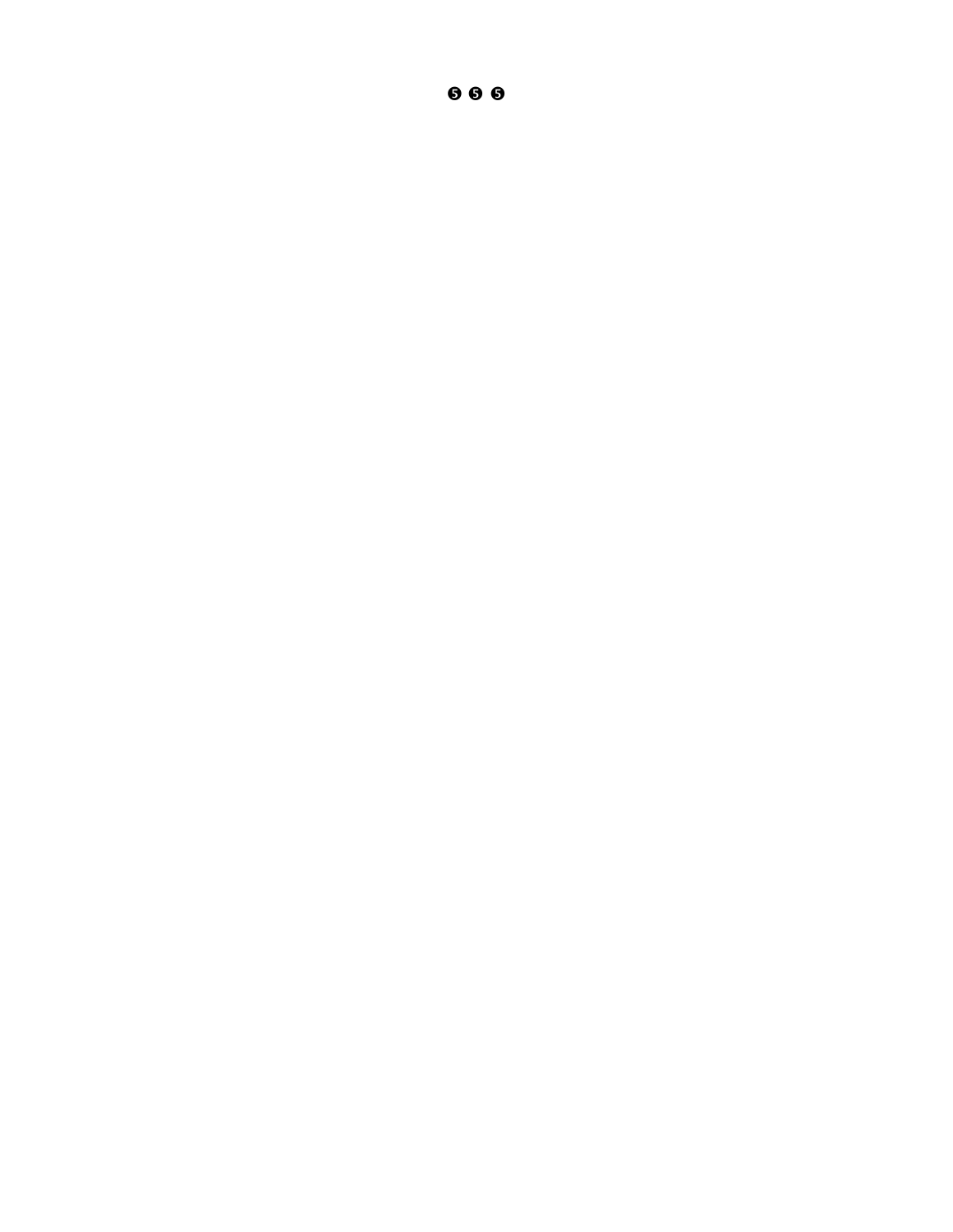# **TABLE OF CONTENTS**

| <b>INTRODUCTION</b><br>3                                                       |    |
|--------------------------------------------------------------------------------|----|
| What the study will examine 3                                                  |    |
| <b>Methods</b><br>3                                                            |    |
| THE CURRENT TAX SYSTEM 4                                                       |    |
| Local government relies on the property tax 4                                  |    |
| Regressive sales and excise taxes                                              |    |
| Progressive personal income and corporate profits taxes<br>5                   |    |
| The Total Tax Burden<br>5                                                      |    |
| THE COMMISSION'S PROPOSED CHANGES<br>7                                         |    |
| A major cut in taxes for the owners of business<br>7                           |    |
| The Single Business Tax falls mainly on consumers 9                            |    |
| The General Excise Tax is increased 10                                         |    |
| Removal of the Personal Property Tax on Cars, Boats and Planes<br>10           |    |
| The Personal Income Tax<br>10                                                  |    |
| THE DISTRIBUTIONAL IMPACT OF THE CHANGES ON TAXPAYERS                          | 11 |
| The proposed changes lead to much more regressive taxes 13                     |    |
|                                                                                |    |
| HOW VALID IS THE ECONOMIC IMPACT REPORT?<br>14                                 |    |
| A forecast of rapid economic growth as a result of the tax changes 14          |    |
| If business keeps more of its profits, it would be a major spur to investment? | 14 |
| There are major errors in the analysis' new investment estimates<br>15         |    |
| This major flaw in the investment level invalidates the study's results<br>16  |    |
| THE SINGLE BUSINESS TAX IN MICHIGAN 17                                         |    |
| The Single Business Tax is bringing in a declining share of state tax revenue  | 17 |
| The Single Business Tax did not spur manufacturing investment<br>18            |    |
| The Single Business Tax did not improve the employment situation in the state  | 18 |
| Michigan taxes are among the most regressive in the country<br>19              |    |
| RECOMMENDATIONS FOR A PROGRESSIVE TAX SYSTEM                                   |    |
| 20<br>West Virginia's tax burden versus the most progressive states<br>20      |    |
| West Virginia's income per capita and taxes compared to the progressive states | 20 |
| The type of taxes the progressive states rely upon<br>21                       |    |
| Possible tax burdens West Virginia could use for progressive taxation<br>22    |    |
|                                                                                |    |

## **APPENDIX** 23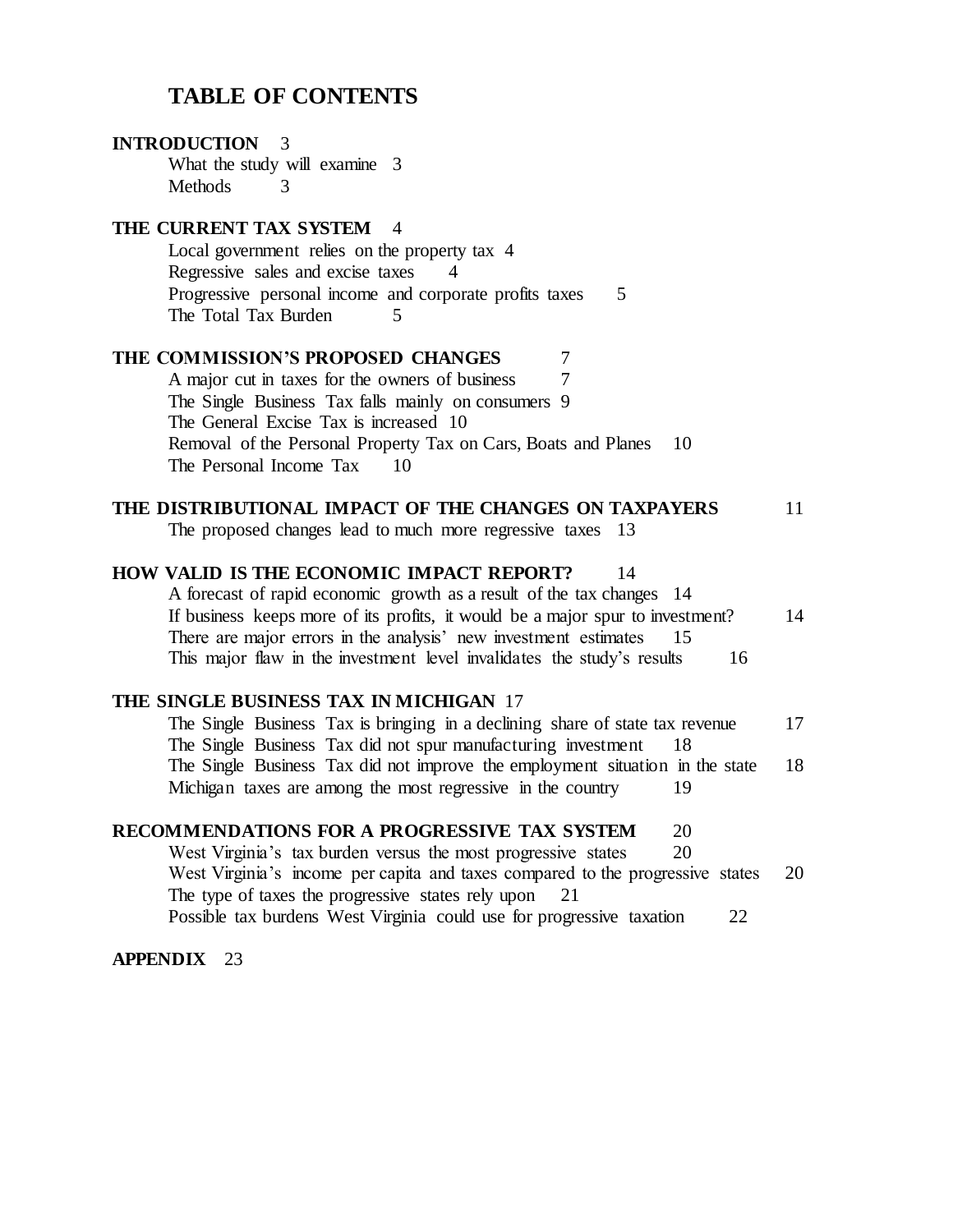# **INTRODUCTION**

The Affiliated Construction Trades Foundation of West Virginia asked the Midwest Center for Labor Research (MCLR) to examine the proposal of the Governor's Commission on Fair Taxation's proposed Agenda for major changes in the state's tax system, with proposed tax rates released on February 8, 1999. MCLR is a not-for-profit organization that does research for unions, community organizations and local government with respect to workers' standard of living, the problems of deindustrialization and taxation, as well as promoting High Road economic development.

#### **What the study will examine**

Since the Commission's Agenda makes suggestions for considerable changes in the state's tax system, MCLR will examine what these changes would mean for working families. Although the proposed changes are to be revenue neutral, they will benefit certain parties and hurt others. MCLR will look at the impact on families at different income levels. MCLR will examine the analysis of the tax proposals on economic growth in the state which was prepared by Marshall University Professor Mark Burton. The analysis projects that the proposed changes will stimulate economic growth. A major part of the proposal is the establishment of a Single Business Tax. MCLR will look at the impact of the Single Business Tax in Michigan, the one state with such a tax at a rate close to what the Commission is considering. Finally, MCLR will offer an alternative proposal for changes that will create a more progressive tax system.

### **Methods**

MCLR looks at the tax burden of the lowest, middle and high groupings of families with respect to their income. The ratio of taxes as a percent of income paid by the bottom twenty percent of families to that paid by the top one percent of families, and also of the middle sixty percent of families to the top one percent, is the measure of progressivity of the taxes. MCLR uses economic multipliers from an input-output analysis of the state to see who bears the burden of the Single Business Tax. MCLR looks at investment in Michigan in relation to investment in the United States and also at the change in employment and unemployment in Michigan and the U.S. to measure the impact of the Single Business Tax on the state's economic performance.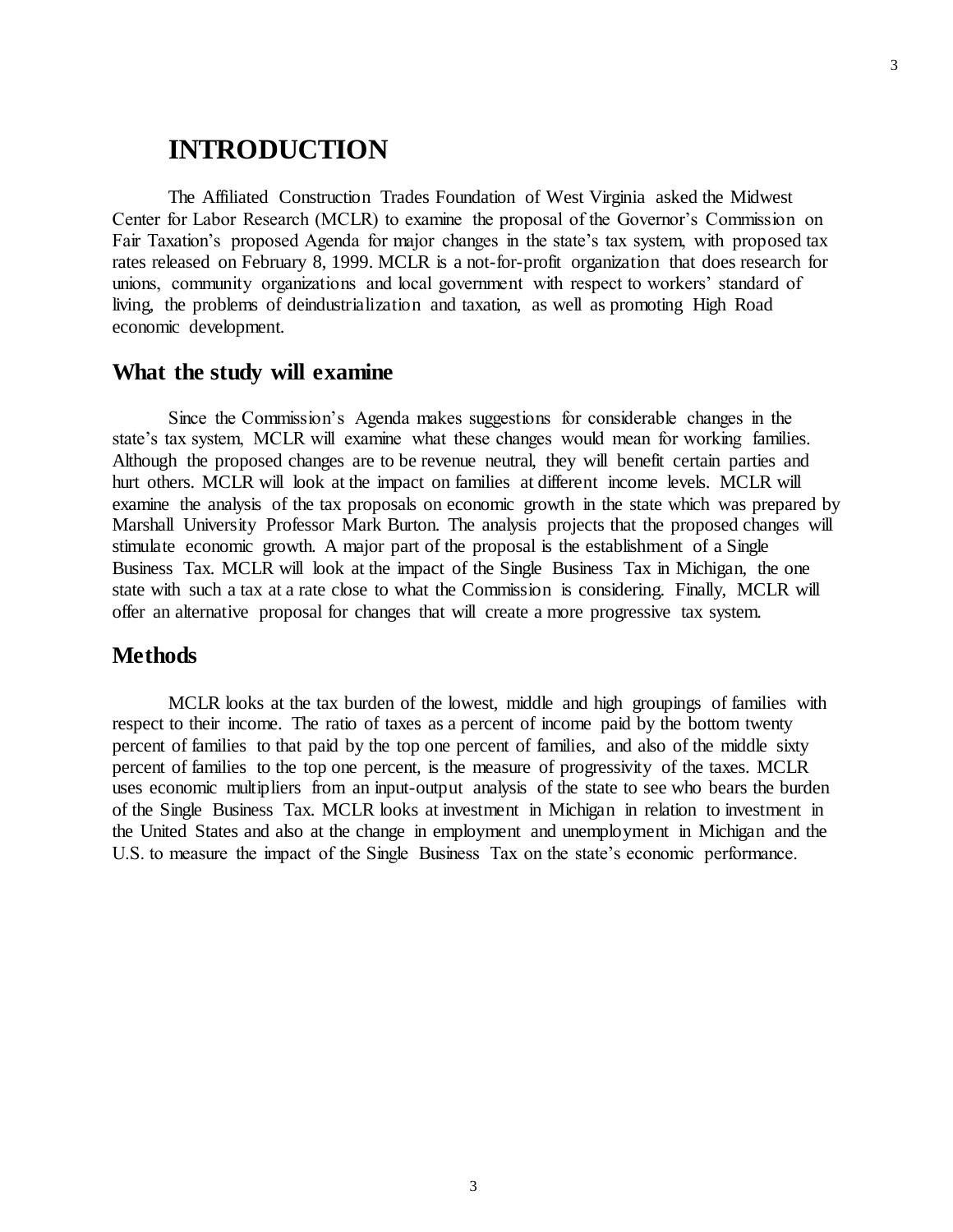# **THE CURRENT TAX SYSTEM**

The Commission on Fair Taxation's proposal will affect many of the taxes in the state, both those of the state government itself and local government. In order to understand the impact of these changes, we need to look at the existing tax system.

"West Virginia's overall state tax structure is regressive. Sales and property taxes tend to take a larger percentage of the income of low-income individuals than they do from those with higher incomes." *West Virginia's Agenda for Fair Taxation*, p. 13

"A taxpayer's tax burden should increase as his capacity to pay increases." *West Virginia's Agenda for Fair Taxation*, p. iii.

## **Local government relies on the property tax**

Today local governments take in 24 percent of the tax revenues of the state. Almost all local government revenues come from the property tax, 82 percent of the total for the 1994-95 tax year. The state government only receives \$2.8 million from the property tax. The following table shows the property tax burden on married non-elderly families in West Virginia 1995:

#### **THE PROPERTY TAX BURDEN**

|                            |                   | 1st Fifth 2nd Fifth | 3rd Fifth | 4th Fifth | <b>Next 14%</b> Next $4\%$ Top $1\%$                                              |           |                     |
|----------------------------|-------------------|---------------------|-----------|-----------|-----------------------------------------------------------------------------------|-----------|---------------------|
|                            | Under<br>\$17.000 | \$29,000            | \$42,000  | \$58.000  | \$17,000 to \$29,000 to \$42,000 to \$58,000 to \$89,000 to \$191,000<br>\$89,000 | \$191.000 | or more             |
| Average Income             | \$10,100          | \$22,800            | \$35,600  | \$49.500  | \$69,300                                                                          |           | \$114,000 \$397,000 |
| Property taxes % of Income | 2.2%              | 1.5%                | 1.2%      | 1.2%      | 1.3%                                                                              | 1.4%      | 1.4%                |

Source: Citizens for Tax Justice, *Who Pays? A Distributional Analysis of the Tax System in All 50 States*, June 1996.

#### **Regressive sales and excise taxes**

The most important source of revenue for the state government today are sales and excise taxes, which make up 52 percent of state tax revenues. A little over half of these taxes are the General Excise Tax, which is currently 6 percent on the sale of most goods, but not various services. The other half come from selective sales tax, most importantly on motor fuels, public utilities and insurance premiums.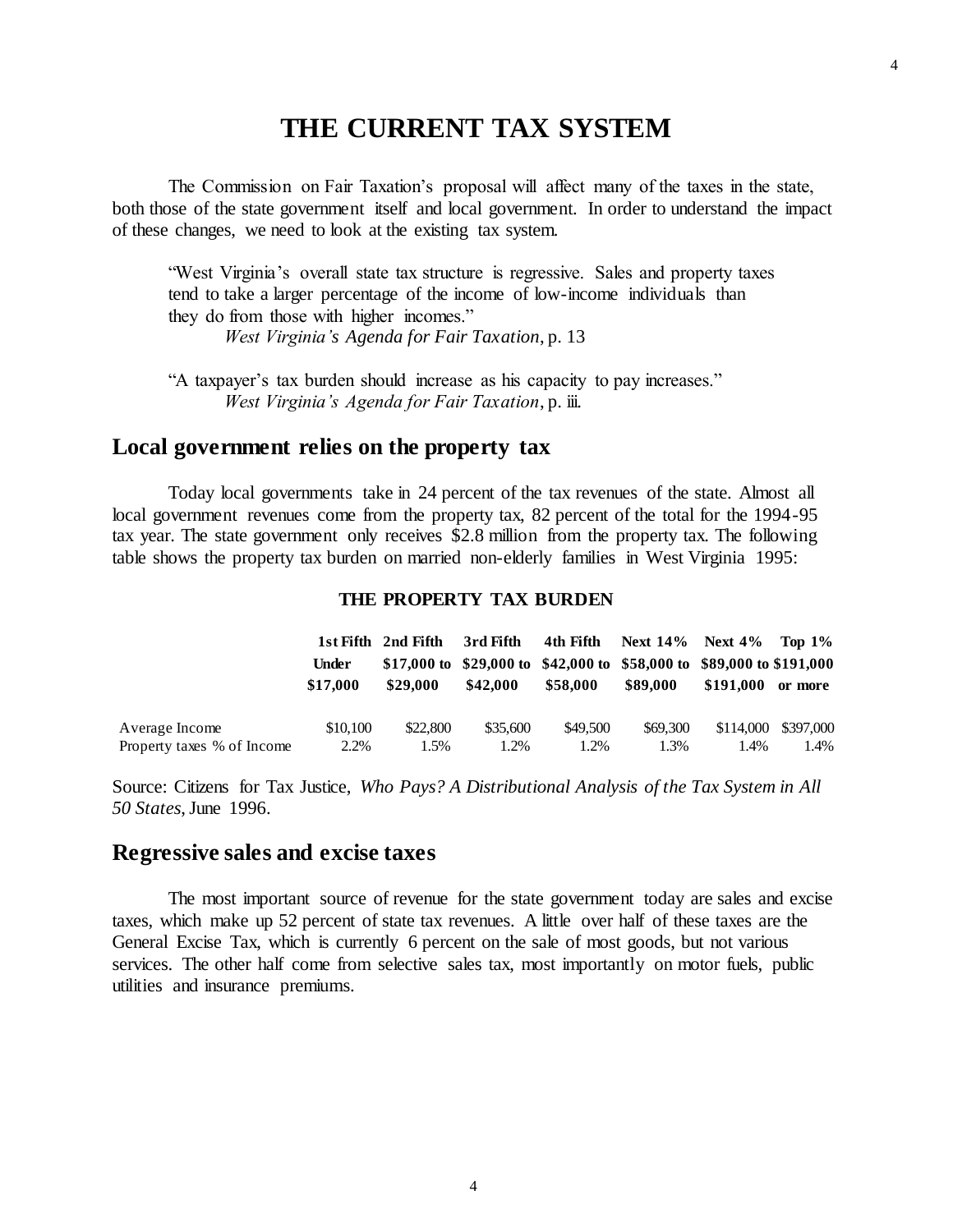#### **SALES AND EXCISE TAX BURDEN**

|                            |          | 1st Fifth 2nd Fifth | 3rd Fifth                                                             |          | 4th Fifth Next $14\%$ Next $4\%$ Top $1\%$ |           |           |
|----------------------------|----------|---------------------|-----------------------------------------------------------------------|----------|--------------------------------------------|-----------|-----------|
|                            | Under    |                     | \$17,000 to \$29,000 to \$42,000 to \$58,000 to \$89,000 to \$191,000 |          |                                            |           |           |
|                            | \$17.000 | \$29.000            | \$42,000                                                              | \$58,000 | \$89,000                                   | \$191.000 | or more   |
| Average Income             | \$10,100 | \$22,800            | \$35,600                                                              | \$49,500 | \$69,300                                   | \$114,000 | \$397,000 |
| Sales & Excise % of Income | $7.2\%$  | 5.6%                | 4.5%                                                                  | 3.6%     | 2.8%                                       | 1.9%      | 1.1%      |

## **Progressive personal income and corporate profits taxes**

The personal income tax today brings in 27 percent of state tax revenues. The rate is progressive, rising from 3 percent for a married family with earnings over \$10,000 to 6.5 percent for over \$68,000. The corporate income tax along with the business franchise tax bring in 8.6 percent of state taxes.

#### **THE PERSONAL INCOME TAX AND TAXES ON CORPORATE PROFITS**

|                              |          | 1st Fifth 2nd Fifth | 3rd Fifth      | 4th Fifth      | <b>Next</b><br>14% | Next $4\%$     | Top $1\%$           |
|------------------------------|----------|---------------------|----------------|----------------|--------------------|----------------|---------------------|
|                              | Under    | \$17,000<br>to      | \$29,000<br>to | \$42,000<br>to | \$58,000<br>to     | \$89,000<br>to | \$191,000           |
|                              | \$17,000 | \$29,000            | \$42,000       | \$58,000       | \$89,000           | \$191,000      | or more             |
| Average Income               | \$10,100 | \$22,800            | \$35,600       | \$49,500       | \$69,300           |                | \$114,000 \$397,000 |
| Personal income % of Income  | 1.0%     | 2.2%                | 2.9%           | 3.4%           | 4.1%               | 4.6%           | 5.1%                |
| Corporate Income % of Income | 0.1%     | 0.1%                | $0.0\%$        | $0.1\%$        | 0.1%               | $0.1\%$        | 0.3%                |

The following table combined all state and local taxes in West Virginia and shows these rates in relation to the share of income earned by grouping of families in order of their income:

#### **THE TOTAL TAX BURDEN**

|                         | 1st Fifth         | 2nd Fifth<br>3rd Fifth<br>4th Fifth |                            | <b>Next</b><br><b>14%</b>  | Next $4\%$                 |                             |                      |
|-------------------------|-------------------|-------------------------------------|----------------------------|----------------------------|----------------------------|-----------------------------|----------------------|
|                         | Under<br>\$17,000 | \$17,000<br>to<br>\$29,000          | \$29,000<br>to<br>\$42,000 | \$42,000<br>to<br>\$58,000 | \$58,000<br>to<br>\$89,000 | \$89,000<br>to<br>\$191,000 | \$191,000<br>or more |
|                         |                   |                                     |                            |                            |                            |                             |                      |
| Average Income          | \$10,100          | \$22,800                            | \$35,600                   | \$49,500                   | \$69,300                   | \$114,000                   | \$397,000            |
| Income Millions         | \$707             | \$1,593                             | \$2,493                    | \$3,467                    | \$3.642                    | \$1,599                     | \$1,390              |
| Percent of total Income | 4.7%              | 10.7%                               | 16.7%                      | 23.3%                      | 24.5%                      | 10.7%                       | 9.3%                 |
| Total taxes % of Income | $10.6\%$          | $9.4\%$                             | $8.6\%$                    | 8.3%                       | $8.3\%$                    | 8.1%                        | 7.9%                 |
| Taxes Paid Millions     | \$75              | \$150                               | \$214                      | \$288                      | \$302                      | \$130                       | \$110                |
| Percent of total taxes  | 5.9%              | 11.8%                               | 16.9%                      | 22.7%                      | 23.8%                      | 10.2%                       | 8.7%                 |

Married non-elderly families have 64 percent of all income in the state. According to Citizens for Tax Justice, the distribution of all taxes, including on single and elderly people, should be very similar to what is shown in this table.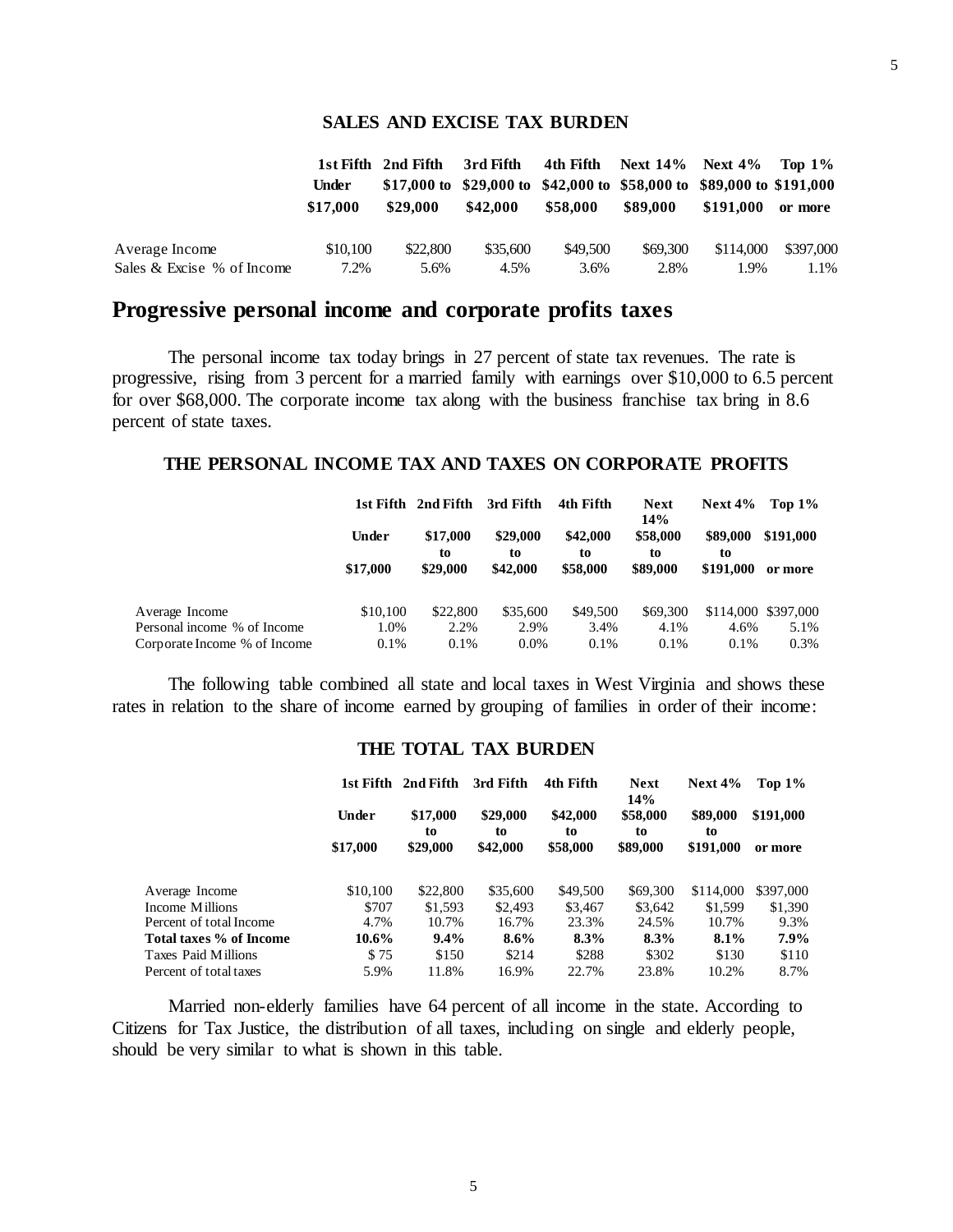

In the table "The Total Tax Burden" on page 5, the row in bold "Total taxes % of Income" shows the regressive character of the state's taxes. The bottom 20 percent of the families pay 10.6 percent of their income in state and local taxes, while the top 1 percent of the families pay 10.0 percent of their income in state and local taxes, while the top 1 percent of the families pay 7.9 percent. The bottom 80 percent of the families, with incomes under \$58,000 a year received 55.5 percent of year received 55.5 percent of the income and paid 57.3 percent of the taxes. The top 20 percent of the families, had 44.5 percent of the income and paid 42.7 percent of the taxes. It is clear that the current tax system violates this principal that families' tax burden should increase as their canacity to pay increases die eurent dax system violates<br>capacity to pay increases. **2 %**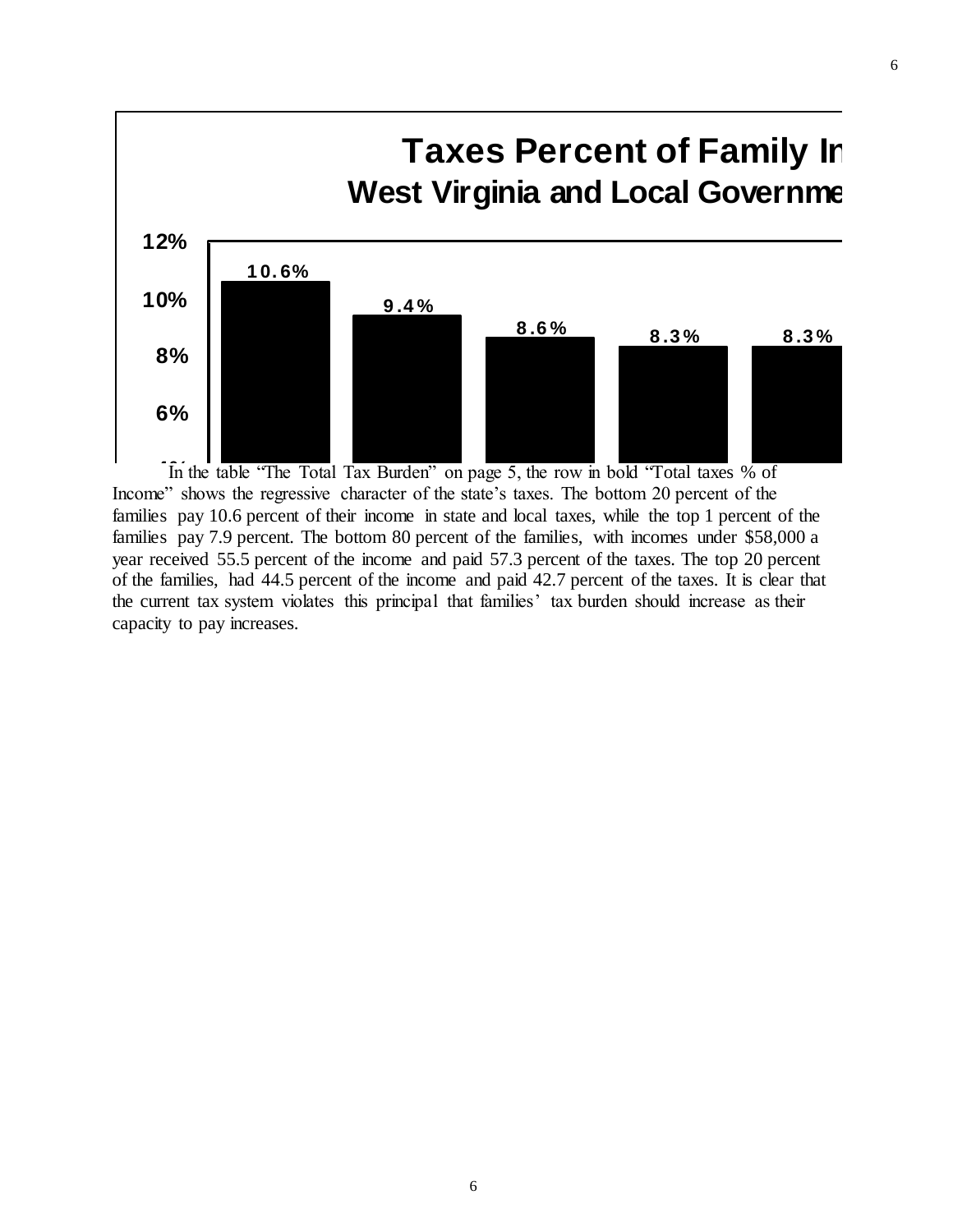# **THE COMMISSION'S PROPOSED CHANGES**

The Commission's proposed tax changes fall into two groupings: Taxes that are reduced or eliminated and taxes that are increased or created. Business will enjoy a major reduction in taxes, with the elimination of the corporate profits tax, property taxes on inventory and equipment, and the franchise tax. Consumers will not longer have to pay the personal property tax paid on cars, boats and planes, and four person families with incomes under \$48,000 a year will enjoy a small personal income tax reduction.

The major reduction in taxes paid by business are to be replaced by the Single Business Tax. The Commission says, "The implementation of the SBT would represent a fundamental shift in the taxation of business entities from the taxation of capital and growth to a far broader base of all economic activity." p. 38. This is correct, the SBT and the other business taxes that are being eliminated mean a major shift away from taxes on capital, but the Commission's report glaringly omitted to say on whom the tax is shifted, which is onto households. Most of the Single Business Tax falls on consumers, who also have to pay an increase in the General Excise Tax.

# **A major cut in taxes for the owners of business " \l 2**

Most of the Commission's proposals reduce the taxes paid by businesses. Current taxes are paid after companies calculate their profit or loss for the year. They are not taxes that rise automatically with sales, and are therefore paid for by the owners of businesses. The Commission rightly says, "Moreover, the business tax structure emphasizes the taxation of capital through the personal property tax on machinery, equipment and inventory, the business franchise tax ... " p. 37

#### **REDUCTION IN BUSINESS TAXES THE FIRST YEAR Millions**

| Corporate profits tax     | \$161 |
|---------------------------|-------|
| Franchise tax             | 91    |
| Corporate charter tax     | .5    |
| Business inventory        | 15    |
| Business tax on equipment | 76    |
| Total                     | \$348 |

Source: West Virginia Department of Tax and Revenue

New capital investment and inventory buildup will be impacted by the Single Business Tax. MCLR looked at the impact of the Single Business Tax by employing the input-output modeling system called Implan developed by the U.S. Forestry Service. The 2.1 percent first year tax rate was applied to Employee Compensation and Proprietors Income in 502 detailed industries that would be subject to the tax.<sup>i</sup> Taking new capital investment in plant and equipment and using the multipliers of the model, the Single Business Tax will add \$26 million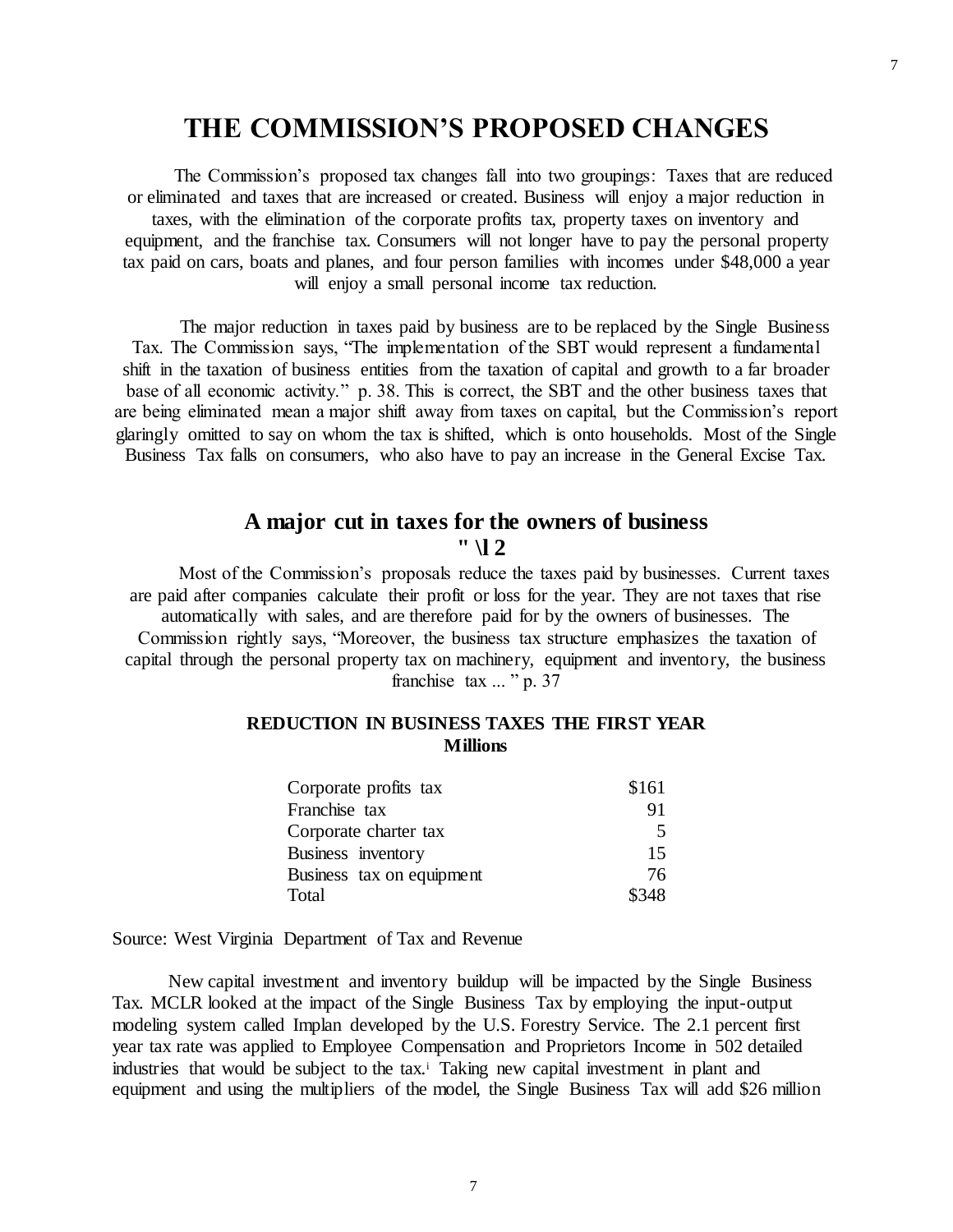to new capital spent in the state. As this capital is depreciated the cost would be passed on to consumers, but this occurs over a number of years. An additional \$1.4 million a year in Single Business Tax would be paid on businesses' inventory build up.

No data is available on the owners of businesses in West Virginia, but very accurate information is available for the U.S. as a whole. In 1995 the top one percent of the households owned 51.4 percent of the stock, the next nine percent 37 percent and the bottom ninety percent 11.6 percent. The top one percent own 65.9 percent of the bonds, the next nine percent 23.9 percent and the bottom ninety percent 10.2 percent. The top one percent own 69.5 percent of the business equity, the next nine percent 10.2 percent and the bottom ninety percent 8.3 percent. (Edward Wolff, "Recent Trends in the Size Distribution of Household Wealth," *Journal of Economic Perspectives*, Summer 1998, p.140.) There is every reason to believe that the ownership of stocks, bonds and businesses in West Virginia follows the national pattern.

The U.S. Congressional Budget Office (CBO) regularly studies the incidence of the U.S. corporate income tax on households by income group.

#### **WHO BENEFITS FROM THE BUSINESS TAX SAVINGS? Dollars in Millions**

Lowest 2nd Fifth 3rd Fifth 4th Fifth Next 15% Next 4% Top 1% Totals 5th

| Percent of U.S. corporate tax paid   | .0%     | $6.0\%$ | 8.0%    | 10.0%   | 16.0%   | 18.0%   | 41.0%   | 100.0%   |
|--------------------------------------|---------|---------|---------|---------|---------|---------|---------|----------|
| Savings to WV business owners        | \$3     | \$19    | \$26    | \$32    | \$51    | \$58    | \$131   | \$321    |
| West Virginia distribution of income | 4.7%    | 10.7%   | 16.7%   | 23.3%   | 24.5%   | 10.7%   | 9.3%    | 100.0%   |
| West Virginia Income                 | \$1.576 | \$3,550 | \$5.555 | \$7.726 | \$8,116 | \$3.563 | \$3,098 | \$33,177 |
| Savings % of WV Income               | $0.2\%$ | 0.5%    | 0.5%    | 0.4%    | $0.6\%$ | .6%     | 4.2%    |          |

Source: U.S. Congressional Budget Office, *Estimates of Federal Tax Liabilities for Individuals and Families by Income Category and Family Type for 1995 and 1999*, Table 10. West Virginia income distribution, Citizens for Tax Justice, *Who Pays?* West Virginia total income from Implan.

MCLR applied the CBO distribution showing which families pay the U.S. corporate income tax to the \$321 million first year savings of West Virginia business owners. Many of the corporations operating in West Virginia are owned out-of-state or by publicly traded companies headquartered in the state, but owned by stockholders located throughout the country. This is the case of coal companies, steel mills, chemical plants, department stores, airline companies, trucking companies, railroads, public utilities, and fast food restaurant chains. There is every reason to believe the ownership of the stock of these companies is concentrated by income category in the same way as stock ownership in the country as a whole, and the addition of West Virginian privately owned corporations doesn't change the overall pattern of ownership. Using the West Virginia distribution of income, we found the total family income in each bracket. The savings in business taxes is calculated as a percent of income for each income bracket.

The greatest beneficiaries of the business tax reduction are the wealthiest families, who either live in West Virginia or live outside the state but have substantial business investments in the state. The top 1 percent of the families enjoy 41 percent of the business tax savings. The top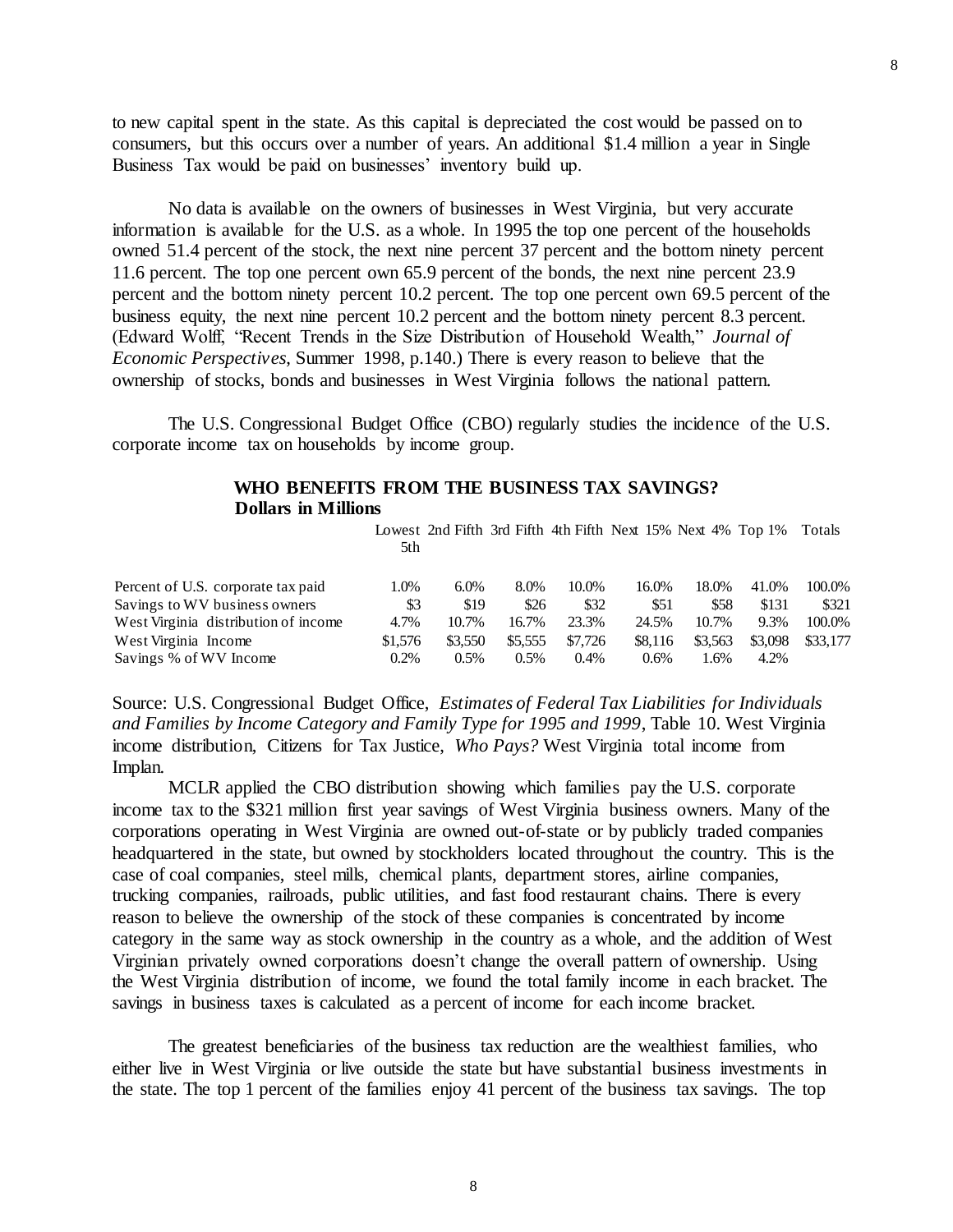20 percent enjoy three fourths of the savings.

## **The Single Business Tax falls mainly on consumers**

The Single Business Tax would replace the various business taxes. This is a Value Added Tax that is paid by businesses at each level of the production chain. The Commission is considering a 2.1 percent rate the first year and 2 percent thereafter. The Department of Tax and Revenue estimates this tax will bring in \$336 million the first year.

There is no doubt among economists that a Single Business Tax will be passed along to consumers. Susan Wieler writing in the November-December 1998 issue of *Challenge*, "Consumption Taxes: Do They Spur Growth", says of Value Added Taxes, "Although the VAT is levied on business inputs as well as consumer goods, it is passed on to the consumer in the same way as the retail sales tax. This becomes obvious when one sees the VAT added to retail purchases in Canada and Europe."

The Single Business Tax is remitted by businesses at each level of the production chain to the state. The tax is built into the price for which the good or service is sold to the various levels of business purchases and is ultimately paid by the household consumer. In this respect it is the same as a sales tax. The Single Business Tax removes all the progressive features of the current taxes on capital, which is owned by the wealthiest people, and shifts the burden onto households. Lower income households spend a higher proportion of their income on consumer goods than do upper income families, who have savings. Thus sales taxes always make up a higher percentage of the income of the poorest families.

The multipliers of the model show that the increased cost of producing consumer goods and services would raise the cost of living for the poorest twenty percent of families by 1.4 percent of their total income. For families averaging \$50,000 a year their cost of living would rise by 0.5 percent of their income. For the wealthiest one percent of families the Single Business Tax would raise living costs by only 0.2 percent.

The Department of Tax and Revenue estimates the Single Business Tax will bring in \$336 million the first year. MCLR estimates that households will pay \$180 million or 54 percent of the total, the owners of capital \$27 million or 8 percent, government \$27 million or 12 percent (by having to pay higher prices for the goods and services it buys), and \$89 million or 26 percent will be exported out of the state.

#### **The General Excise Tax is increased**

The Governor's Commission is proposing to rename the Sales and Use tax a General Excise Tax (GET), and to apply this 6 percent rate to a variety of services that have been exempt up to now, such as to barbers and beauticians, accountants, lawyers, computer, repair and other services. There are also proposed changes in the tax on electric, gas, and water utilities, and telecommunications. The Governor's Commission is also proposing small changes in the tobacco, soft drink and gasoline sales tax, which we treated together with the GET. The poorest families averaging only \$10,000 a year would have to pay 1 percent of their income in the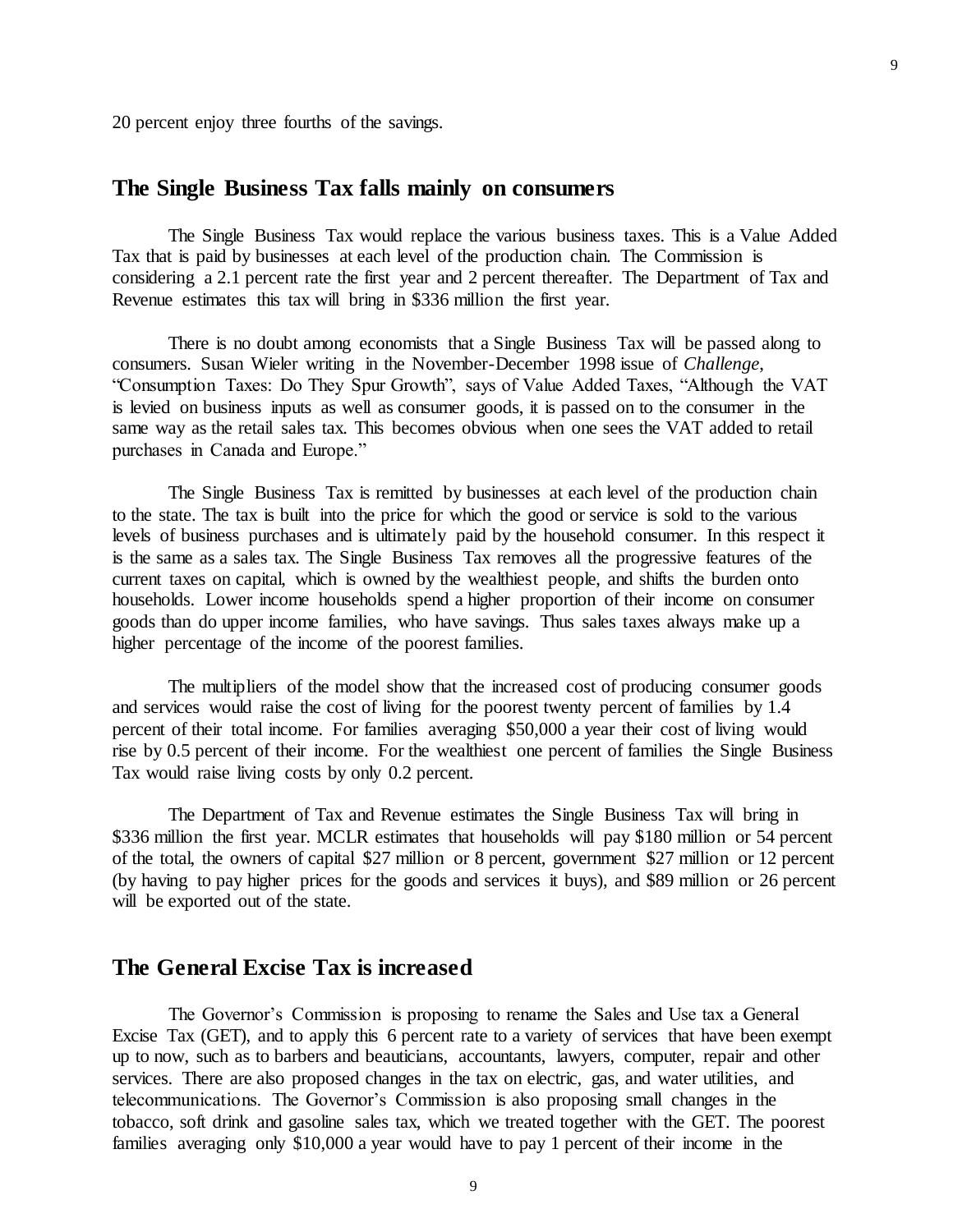increased GET tax or \$97 a year. A family making \$50,000 would have to pay \$282 a year or 0.6 percent of their income. A family with \$397,000 income would pay only \$208 more in GET taxes, or 0.4 percent of their income.

# **Removal of the Personal Property Tax on Cars, Boats and Planes " \l 2**

This is a tax on cars, boats and airplanes owned by individuals that the Commission proposes removing. The West Virginia Department of Tax and Revenue estimates that a family with \$10,000 a year income pays 0.2 percent a year in this tax, while families with incomes over \$35,000 pay 0.5 percent a year. The Commission proposes to end this tax that is very much disliked, but the change is actually in a regressive direction, since the wealthiest tax payers save 0.5 percent, while the poorest tax payers save only 0.2 percent.

## **The Personal Income Tax**

The Commission's proposal uses multiples of the Federal Poverty Level as an exemption and then has a rate of 5 percent on the first \$40,000 of adjusted income, and 6.5 percent over that. On average it estimates a 5.9 percent reduction in income tax revenues. The poorest families averaging \$10,000 a year will enjoy a 1.2 percent reduction in the tax as a percent of their total income. Families of three with \$35,600 income will receive only a 0.1 percent reduction in the tax in relation to their income, and families averaging \$50,000 will receive no reduction. Families averaging \$397,000 will pay a small increase of 0.1 percent of their income.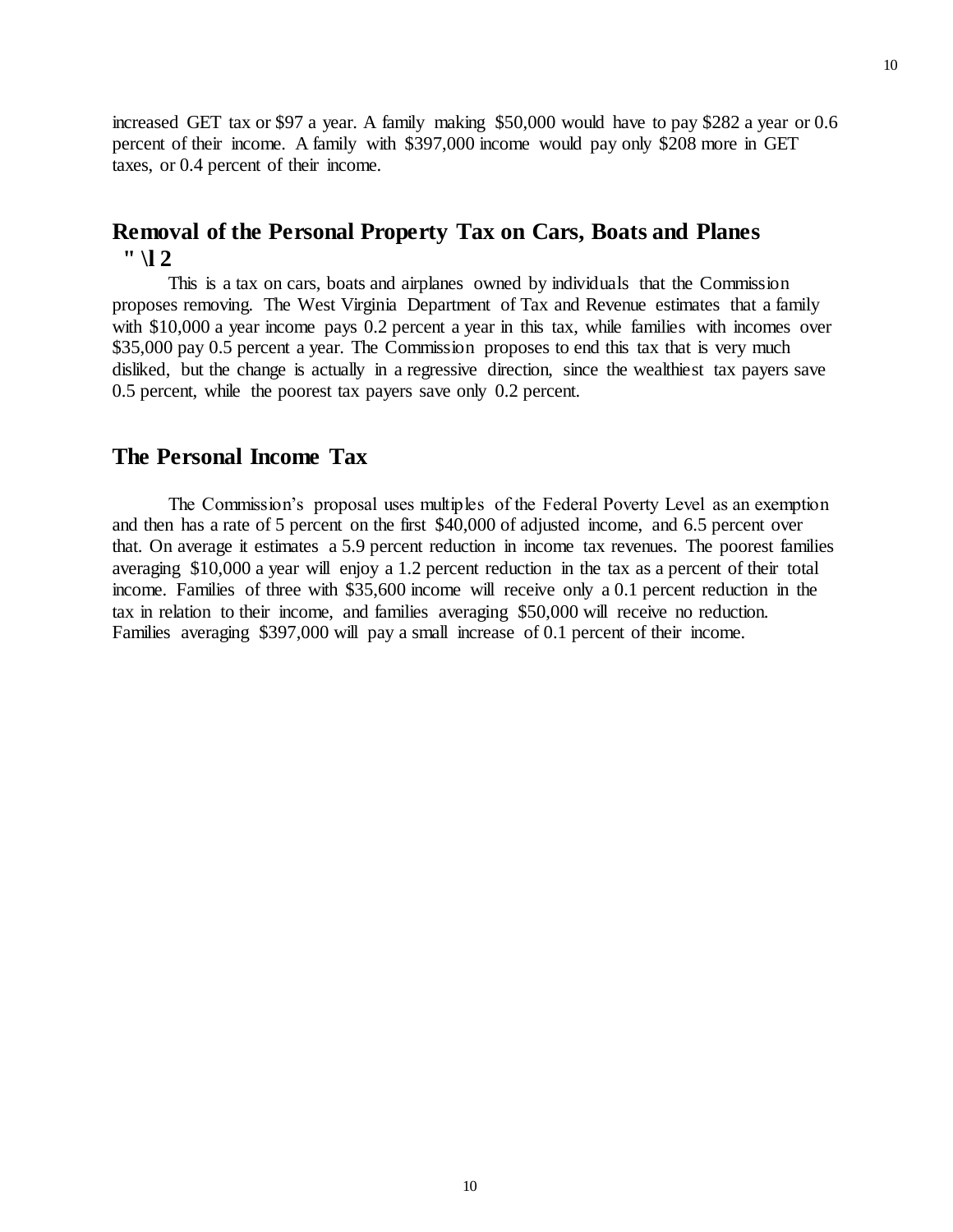# **THE DISTRIBUTIONAL IMPACT OF THE CHANGES ON TAXPAYERS**

#### **IMPACT BY INCOME BRACKET**

|                              |          |          |          |          | 1st Fifth 2nd Fifth 3rd Fifth 4th Fifth Next 15% Next 4% Top 1%             |           |           |
|------------------------------|----------|----------|----------|----------|-----------------------------------------------------------------------------|-----------|-----------|
|                              |          |          |          |          | Under \$17,000 to \$29,000 to \$42,000 to \$58,000 to \$89,000 to \$191,000 |           |           |
| Income ranges                | \$17,000 | \$29,000 | \$42,000 | \$58,000 | \$89,000                                                                    | \$191,000 | or more   |
| <b>Total income Millions</b> | 707      | 1,593    | 2,493    | 3,467    | 3,642                                                                       | 1,599     | 1,390     |
| Average Income               | 10,100   | 22,800   | 35,600   | 49,500   | 69,300                                                                      | 114,000   | 397,000   |
| Tax % of Income now          | 10.6%    | 9.4%     | 8.6%     | 8.3%     | 8.3%                                                                        | 8.1%      | 7.9%      |
| Single Business Tax          | 1.4%     | 0.8%     | 0.6%     | 0.5%     | $0.5\%$                                                                     | 0.4%      | 0.2%      |
| General Excise Tax           | 1.0%     | 0.8%     | 0.7%     | 0.6%     | $0.5\%$                                                                     | $0.4\%$   | 0.1%      |
| Personal Income tax          | $-1.2\%$ | $-0.6%$  | $-0.1\%$ | $-0.0\%$ | 0.8%                                                                        | 0.5%      | 0.1%      |
| Auto Tax                     | $-0.2\%$ | $-0.6%$  | $-0.5%$  | $-0.5\%$ | $-0.5\%$                                                                    | $-0.5\%$  | $-0.5%$   |
| Business tax                 | $-0.2%$  | $-0.5%$  | $-0.5\%$ | $-0.4\%$ | $-0.6\%$                                                                    | $-1.6%$   | $-4.2\%$  |
| reduction                    |          |          |          |          |                                                                             |           |           |
| <b>Total % Change</b>        | $1.0\%$  | $0.4\%$  | $0.7\%$  | $0.6\%$  | $0.6\%$                                                                     | $-0.9%$   | $-4.4%$   |
| <b>Total Change</b>          |          | 7        | 17       | 20       | 21                                                                          | $-15$     | -61       |
| <b>Millions</b>              |          |          |          |          |                                                                             |           |           |
| Increase per family          | 100      | 97       | 246      | 284      | 392                                                                         | $-1,059$  | $-17,503$ |
| New tax % of income          | 11.6%    | 9.8%     | 9.3%     | 8.9%     | 8.9%                                                                        | 7.2%      | 3.5%      |

The row in bold "Total % Change" shows the effect of the Commission's proposal on households. The bottom 20 percent of the families would pay 1 percent more of their income in taxes, while the top 1 percent of the families would have a reduction equal to 4.4 percent of their



income. Working families averaging \$35,600 a year would pay \$246 more in taxes, while the top 1 percent of the families averaging of \$397,000 would have a reduction of \$17,503. There would be a sharp increase in the regressivity of the tax system. **U \$29 K-\$42 K 0** %<br>ent of<br>harp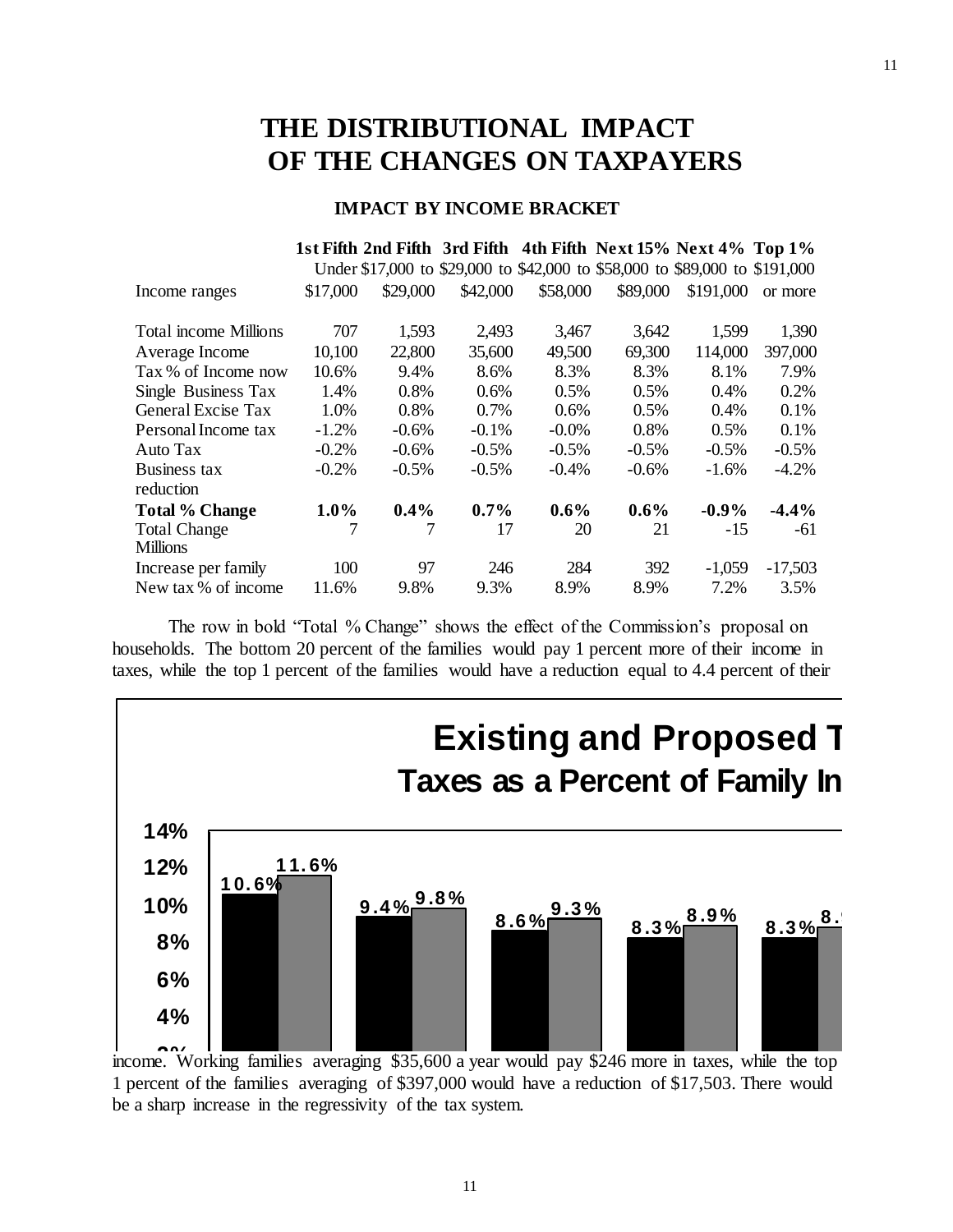

A useful measure of the progressivity or regressivity of taxes is the ratio of taxes paid as

a percent of income by the bottom 20 percent of families to the top 1 percent, and by the middle **-3%** 60 percent of families to the top 1 percent. The following table shows the increase in regressivity of the West Virginia tax system if the Commission's proposal were to be adopted:

#### **CHANGE IN TAX BURDEN – CURRENT TO PROPOSED TAXES**

|                |       | $20\%$ 60% |      | Poorest Middle Top 1% Poorest Middle to<br>to Top $1\%$ Top $1\%$ |      |
|----------------|-------|------------|------|-------------------------------------------------------------------|------|
| Current Taxes  | 10.6% | 8.6%       | 7.9% | 1.34                                                              | 1.09 |
| Proposed Taxes | 11.6% | 9.2%       | 3.5% | 3.32                                                              | 2.64 |

When the changes in taxes of all married non-elderly families are added together, the tax revenue is down a very small \$5 million, meaning it is basically revenue neutral. But the bottom 80 percent of the families would pay \$51 million new taxes, while the upper 20 percent of the families would pay \$56 million less. The bottom 80 percent of the families have to pay 0.6 percent of their income in increased taxes, while the top 20 percent of families will receive a tax reduction equal to 0.8 percent of their income.

#### **The proposed changes lead to much more regressive taxes**

"First, through the use of the small business exemption and the elimination of the property tax on personal property, the overall tax structure of the State will be less 12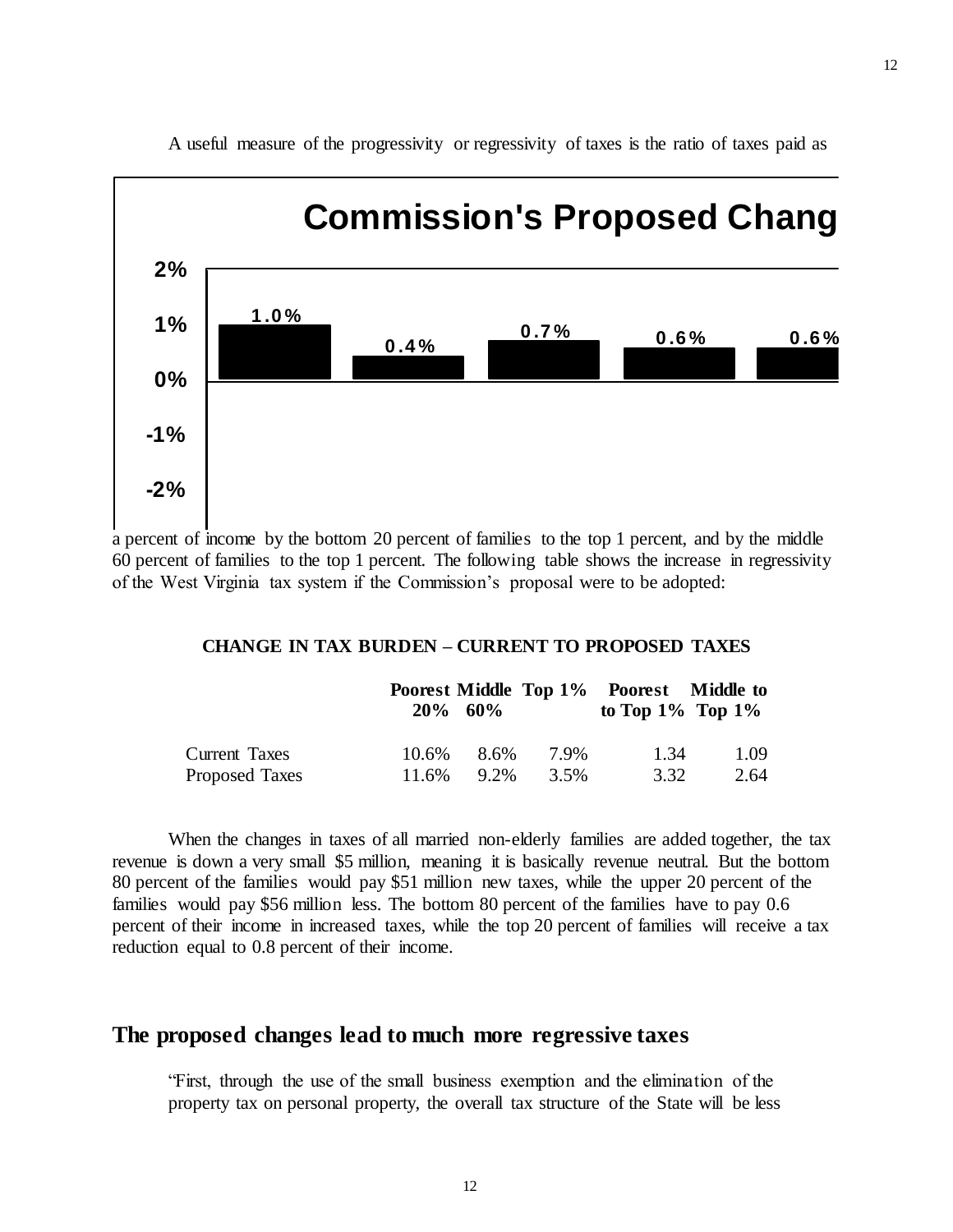#### regressive."

*West Virginia's Agenda for Fair Taxation*, p. 40.

Currently West Virginia ranks 19 among the 50 states and Washington DC by the ratio of the bottom fifth of the families to the top 1 percent on a scale from the progressive to the most regressive using Citizens for Tax Justice figures. If the Commission's proposal passes, by this measure it would rank 46. (See Appendix) Taking the ratio of the second fifth of families to the top 1 percent, today West Virginia ranks 16. If the Commission's proposal passes it would rank 48. The Commission's proposals violate its goal of "A Less regressive tax system" and its principal of Ability to Pay "A taxpayer's tax burden should increase as his capacity to pay increases."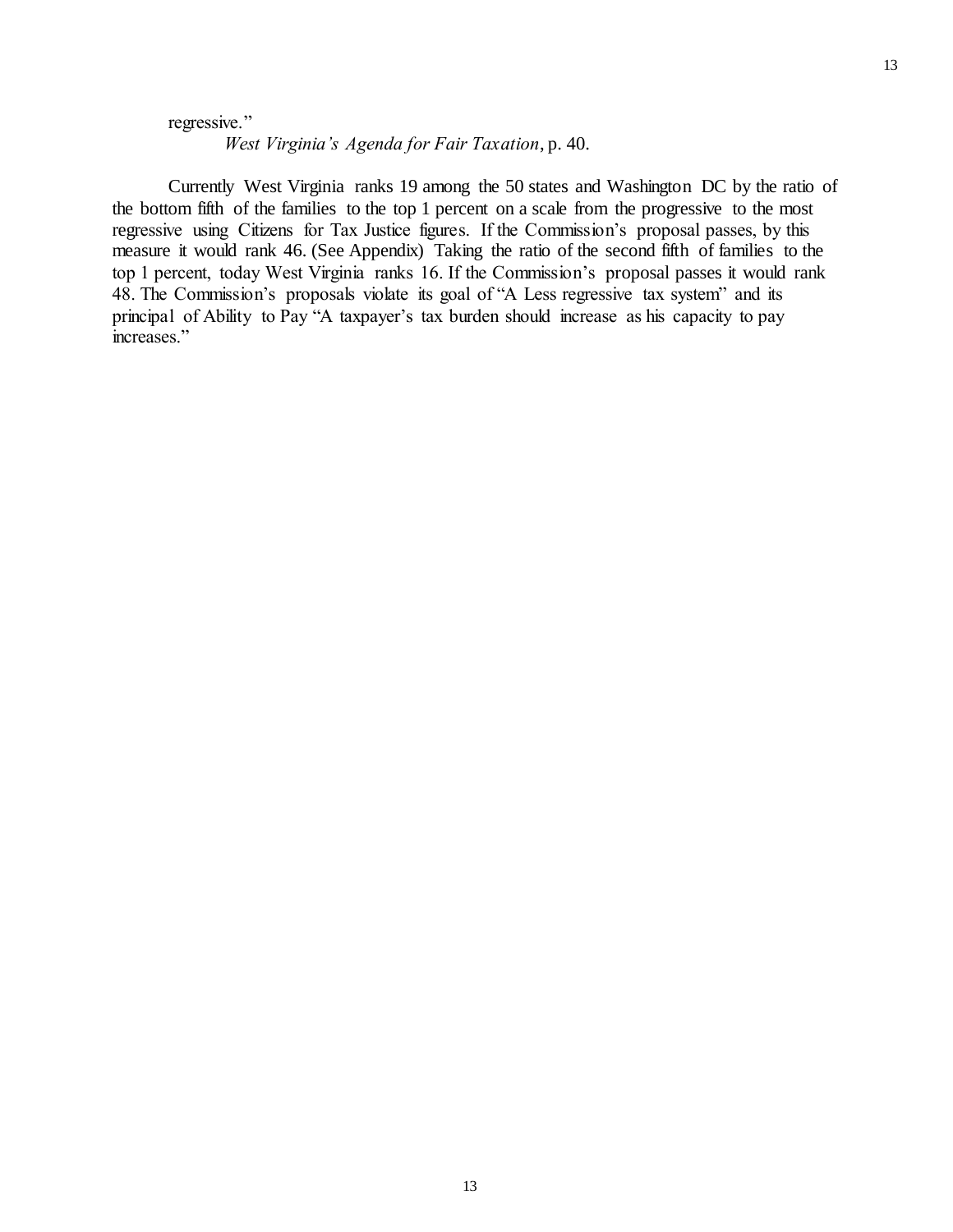# **HOW VALID IS THE ECONOMIC IMPACT REPORT?**

The Commission employed Mark Burton, Professor at the Marshall University Center for Business and Economic Research to study the economic impact on the state of the proposed tax changes. His paper, "The Projected Economic Impacts of West Virginia's Agenda for Fair Taxation" was issued in November 1998, and is the only study published by the Commission to date showing the purported benefit to the state of its proposed tax changes. The study used an elaborate economic model to measure the impact of the proposed changes. As the study indicates, the reliability of the projected impacts depends on the quality of the data put into the model. MCLR finds that there are major errors in the investment data entered into the model, which in turn affects the level of profitability, new investment and forecast growth. Due to these major errors the study cannot be used to forecast the economic impact of the proposed tax changes.

# **A forecast of rapid economic growth as a result of the tax changes ?**

The Impact analysis predicts that the tax changes would bring very great economic benefit to the state. If the proposed changes were in effect in the year 2000 it is predicted that employment would rise by 4.8 percent, the Gross State Product by 4.5 percent, and final demand by 10.3 percent. Looking at the figure 4.12 on page 41 it forecasts that new investment in equipment will go from \$0.9 billion to \$1.7 billion or almost double, and that equipment investment will go from \$3.1 billion to \$5.6 billion or increase by 81%. Total new capital investment would be up 87 percent. There would be a remarkable increase in business investment in the state.

The Impact analysis utilizes the REMI model developed by Regional Economic Models Inc. This model embodies a considerable amount of data on West Virginia and a system of numerous equations that enables the user to examine the impact of policy changes such as the Commission's proposed tax changes. With REMI the user first has to calibrate a baseline situation that should accurately reflect the economy as it is today. Then the model measures the impact of the policy changes. The analysis correctly says, "The utmost caution must be taken to ensure that the best possible data is used to populate the empirical model." p. 4. This needs to be emphasized. If poor data is entered in to the model, the results will not be valid.

MCLR found that the Impact analysis exaggerated the level of mining investment by \$543 million or 75 percent and underestimated the level of manufacturing investment by \$216 million or 25 percent. These major errors meant the study cannot produce reliable results of the impact of the proposed tax changes on the West Virginian economy.

# **If business keeps more of its profits, it would be a major spur to investment?**

The analysis emphasizes that the projected economic growth comes from the change in capital investment: "the proposed changes also entail a much more favorable treatment of capital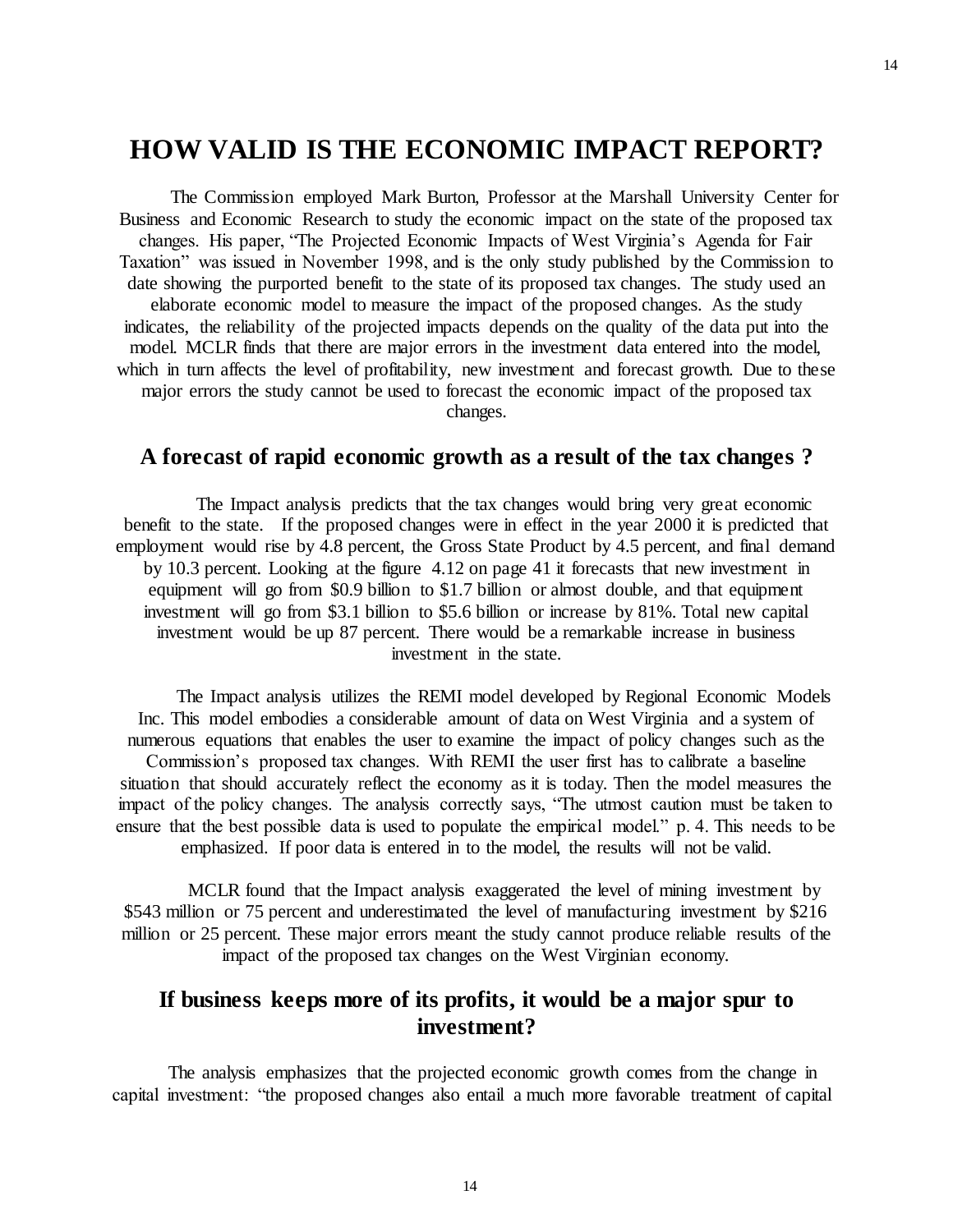formation by the State's system of taxes. It is this favorable treatment of capital that largely drives the forecasted changes in economic outcomes." p. 22

The most important change that entered into REMI to measure the proposed tax changes comes from the elimination of the corporate profits tax and its replacement by the Single Business Tax. The Commission is considering a 3.5 percent Single Business Tax. The study input into REMI the effect of a 3.5 percent increase in "Non Wage Labor" costs. Then it looked at the effect of the 3.5 percent tax on profits minus new investment. If the SBT on profits is less than the current corporate profits tax then the company has an increase in its after tax profits. REMI then takes this into account and looks how the industry would respond to these additional profits in terms of its cost of capital and labor, which determines the level of its investment. When REMI projected a 87 percent increase in new capital investment, it depended on how well the analysis estimated the level of profits and investment by industry.

In the case of new capital investment, the study estimates the current level is \$3.862 billion. Professor Burton provided this figure to MCLR, along with the estimated capital investment by industry. He used the following methodology to estimate investment, "Annual investment values were derived from national firm averages and applied to West Virginia industries based on output." p. 10. The two most important areas of investment are mining with \$1.267 billion estimated, and manufacturing with \$666 million. Mining accounts for 32.8 percent of the total estimated investment and manufacturing 17.2 percent. The two industrial sectors combined add up to half the estimated investment level.

## **There are major errors in the analysis' new investment estimates**

MCLR examined these estimated investment levels and found major problems with them. Fortunately there is a precise check to these figures in the case of manufacturing investment. Each year the Bureau of the Census puts out the *Annual Survey of Manufacturers* which gives investment figures for each West Virginia manufacturing industry. In 1996, the most recent year available, total new capital investment in manufacturing was \$882 million or \$216 million more than the study estimated. Its figure was off by 25 percent. In the important chemical industry, which received the most investment of any manufacturing industry, the new investment was \$451 million, but it estimated \$305 million or a \$146 million underestimate. In the primary metals industry, which includes steel, the correct figure is \$138 million while it estimated \$91 million, or a \$47 million error. In seven manufacturing industries which receive much less investment, the study overestimated investment. The full figures from the *Annual Survey* and the report's estimates are included in the Appendix to this report.

In the case of mining, the study's estimate of \$1.267 billion is in the opinion of MCLR even more in error. Unfortunately no recent figures are available for new investment in the state's mining, but sufficient data exists to make a reliable estimate. In the case of coal mining, U.S. investment was 23.9 percent of Gross Domestic Product originating in coal mining in 1996. West Virginia had \$2.63 billion in Gross State Product (GSP) originating in coal. Therefore the estimated investment was \$629 million. In the oil and gas industry, national investment was 28 percent of output, and West Virginia's GSP was \$266 million, so estimated investment was \$75 million. Coal and Oil & gas account for 97.2 percent of the entire West Virginia mining industry.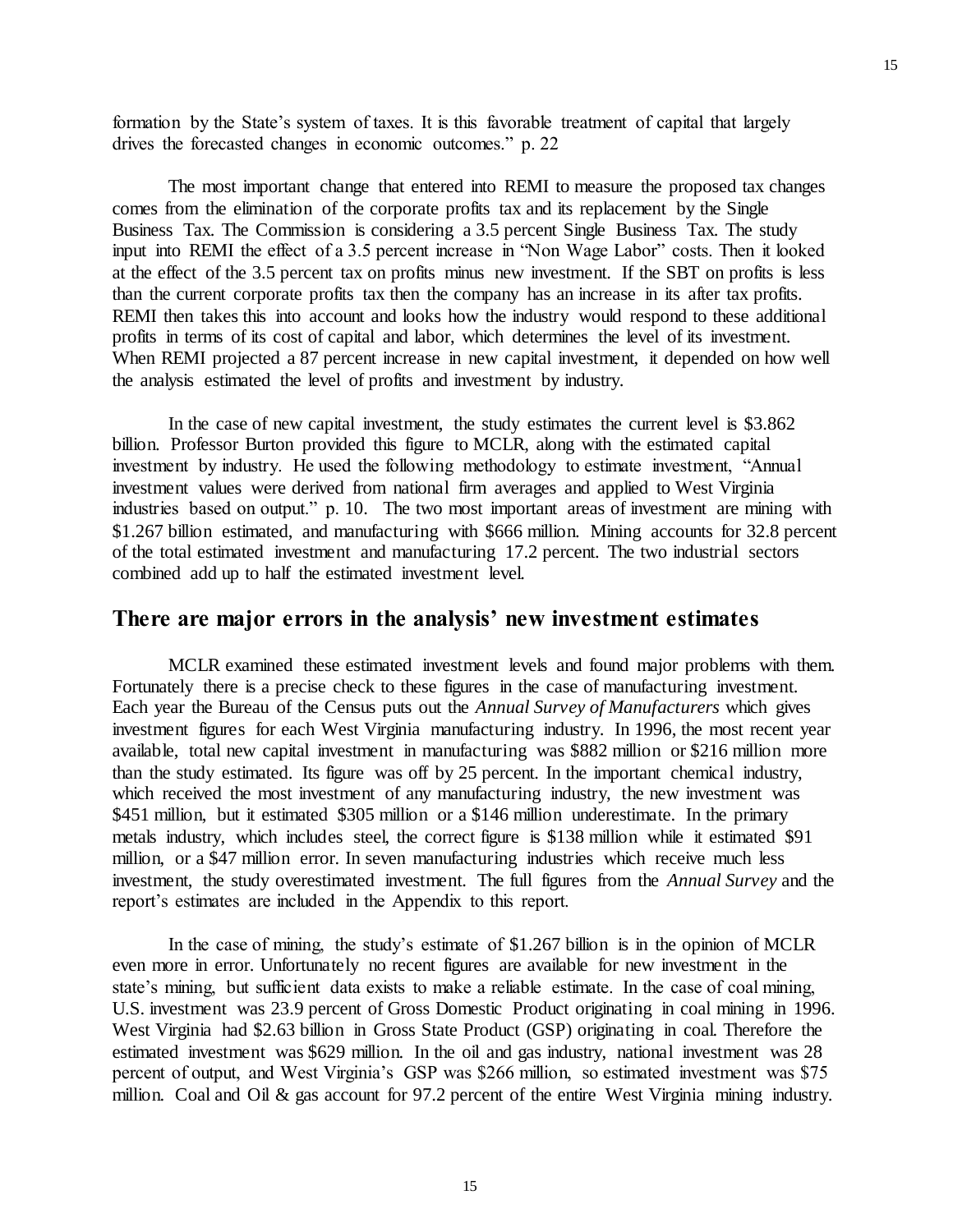Therefore we estimate 1996 total sector investment at \$724 million.

The study's figure of \$1,267 million in mining investment is \$543 million more than our estimate or 75 percent higher. The reason for his error was that the study used the ratio of investment to output for mining as a whole in the U.S. and then applied it to West Virginia. This ratio is 17.1 percent for mining as a whole, but is only 11.5 percent for coal mining. In 1996 coal mining was 88.3 percent of West Virginia's GSP, while it was only 11.3 percent of U.S. mining. By using a much higher ratio of investment to output than is appropriate for the state, he produced a greatly exaggerated level of investment.

The biggest problem of study's investment figures was that there was no control that the estimates for each industry had to add up to. This means there was nothing that would point out highly dubious figures. By using the capital investment estimate of Implan we can obtain such a control. For 1995 Implan estimates West Virginian non-residential capital investment at \$2,212 million. Implan takes national investment figures from the U.S. Department of Commerce and applies them to all states. The state totals as well as the final demand for capital goods by industry in each state have to add up to the national total. There is a control to see that the state total makes sense, a control that the study's estimate lacked. The Impact analysis' level of investment at \$3.862 billion is \$1.650 billion higher than what Implan provides or 75 percent more.

#### **This major flaw in the investment level invalidates the study's results**

As the study emphasized, its high growth projections for the state are driven by new capital investment. Unfortunately the study employed highly flawed data for the baseline investment level. REMI is a very complicated economic model. Unless all the inputs are correct, the output will not be right. The mining investment level is off by \$543 million or 75 percent and the manufacturing level by \$216 million or 25 percent. The study's estimates on the impact on profits must be completely wrong, and give rise to wrong growth estimates. Under these circumstances the reports's estimates of substantial economic growth due to the proposed tax changes are invalid.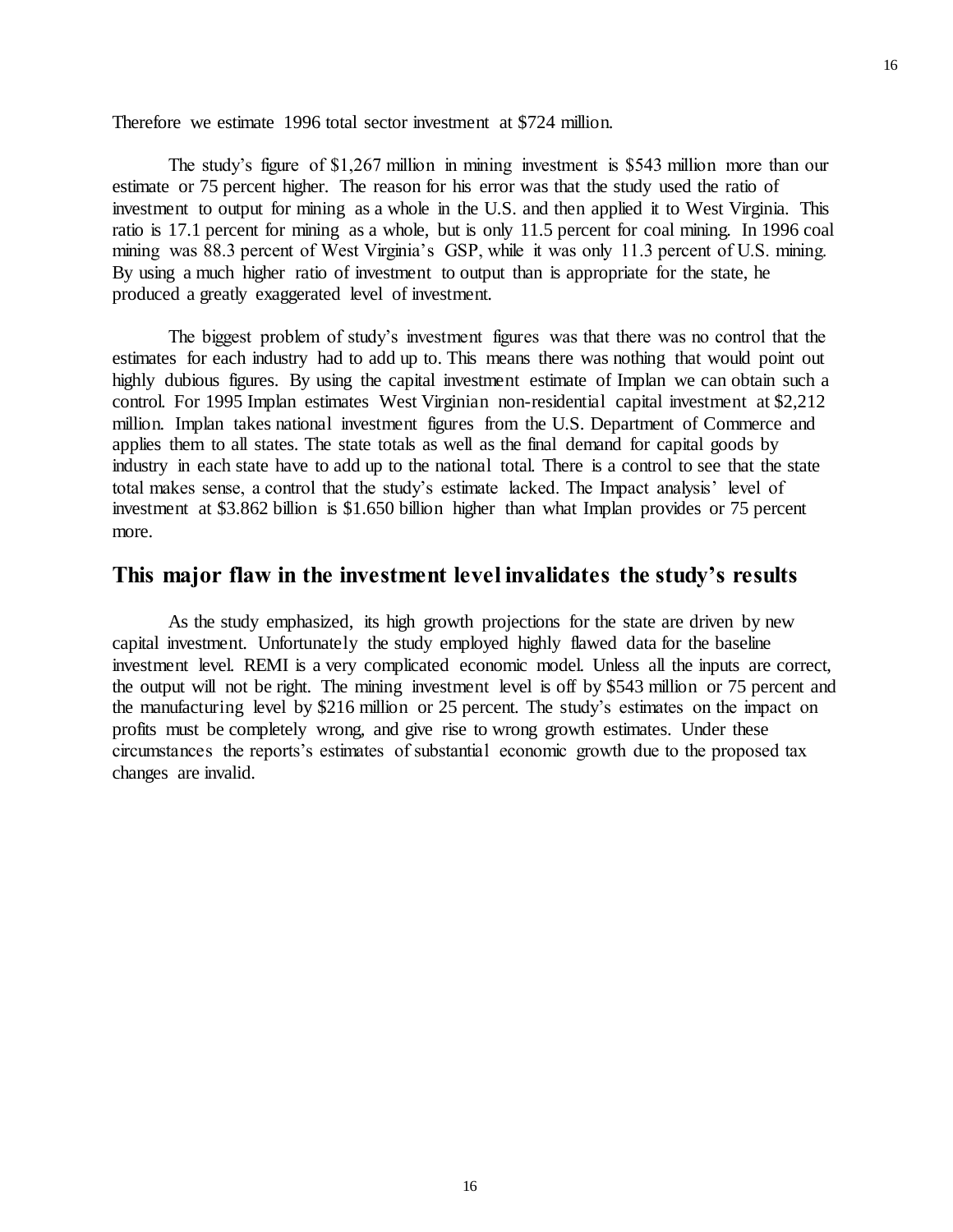# **THE SINGLE BUSINESS TAX IN MICHIGAN**

The Commission recommends the Single Business Tax as a way to spur economic growth and make the state competitive. There is an excellent check on the impact of a state replacing various forms of corporate profits tax with a Single Business Tax. Today two states have Single Business Taxes, Michigan with a 2.3 percent tax and New Hampshire with an 0.25 percent rate. Since West Virginia is considering a 3.5 percent rate, it makes sense to see what the impact was of the introduction of the Single Business Tax in Michigan. MCLR finds that the Single Business Tax in Michigan did not spur manufacturing investment and did not improve employment growth. It did not result in a lower unemployment rate in comparison with the state's historical relationship to the country.

The Michigan Single Business Tax was passed into law in 1975 and replaced a host of business taxes with a Value Added Tax, almost identical to what is proposed in West Virginia, in that it subtracts new capital investment from Value Added before the tax is applied. When the tax first went into effect it overlapped with the old tax system for one year to make up a budget deficit. The first year it was in operation alone was in fiscal year 1979.

The Michigan Office of Revenue and Tax Analysis produced a study "The Michigan Single Business Tax 1993-94" which discusses the impact of the tax. "Unfortunately, the neutrality of the SBT has been compromised over the past 20 years as a result of modifications which have narrowed or altered the pure value-added tax base." Soon after the tax was passed in 1975 various changes were made, including a gross receipts reduction, excess compensation reduction and numerous other exemptions, credits and deductions. There is an alternate tax rate for firms with adjusted gross receipts less than \$10 million, so that small firms eliminate most of their liability in years when they have low earnings. Originally the rate was 2%, but with the changes it was raised to 2.35% to be revenue neutral and then the rate was reduced to 2.3%. "Many firms are still strongly opposed to the VAT concept because they have liability in years when they do not realize a profit."

# **The Single Business Tax is bringing in a declining share of state tax revenue**

The Michigan Single Business Tax has failed to be a steady source of income for the state. In 1979, the first full year the Single Business Tax was in effect, it brought in 18.37% of total state taxes, and 19.99% in 1980. By 1995 it brought in 13.42% and 12.92% in 1996, a substantial drop. In 1979 it brought in 1.25% of state personal income and 1.29% in 1980. By 1995 it brought in 1.03% and 1.01% in 1996. (The figures for all years the Single Business Tax have been in effect are shown in the Appendix.) That is, in general it is bringing in a declining share of the state's taxes.

## **The Single Business Tax did not spur manufacturing investment**

The following table shows what happened in manufacturing investment in Michigan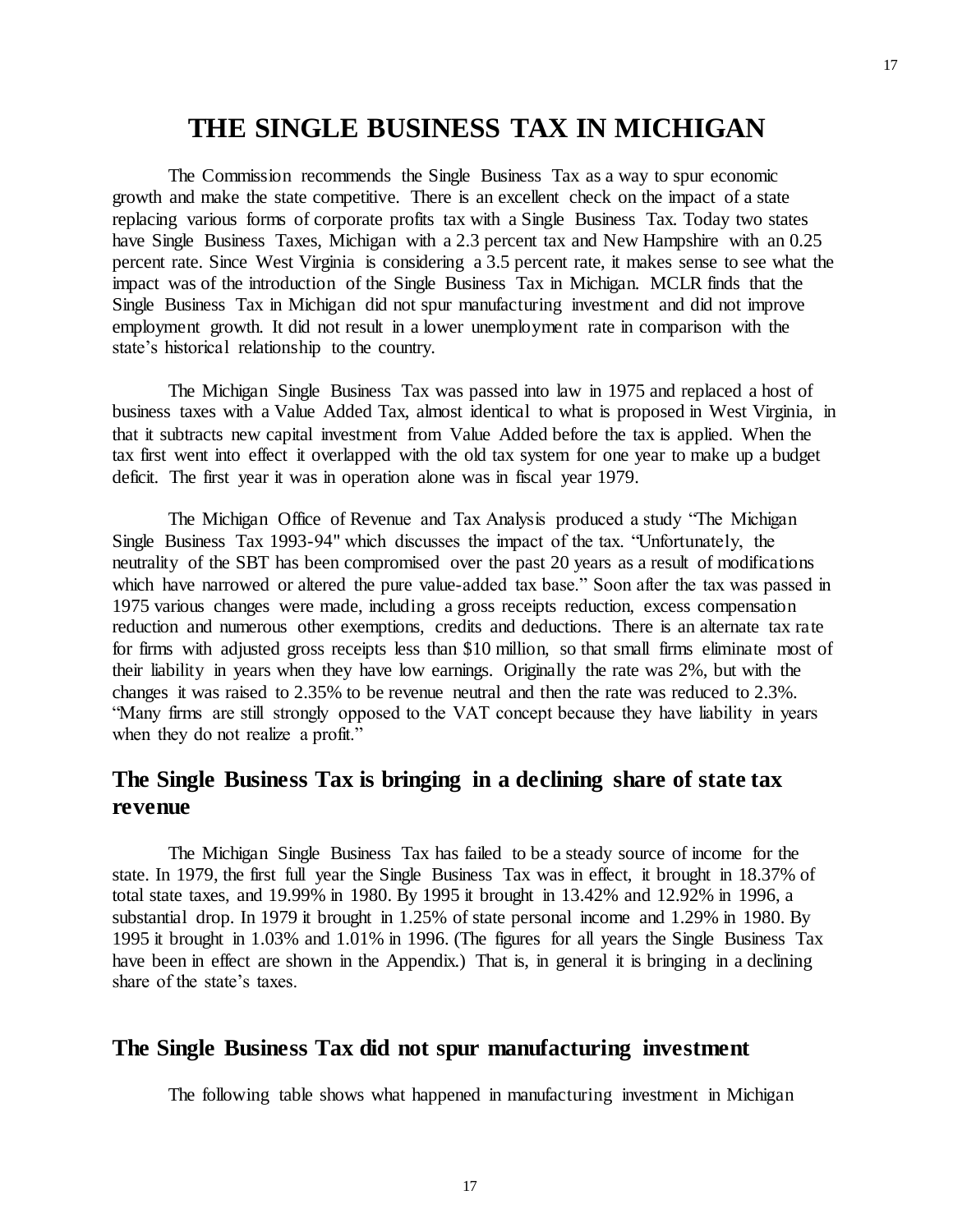following the enactment of the Single Business Tax. Unfortunately the U.S. Bureau of the Census didn't collect data on manufacturing investment from 1979 to 1981. After the Single Business Tax went into effect in 1979, Michigan investment has not grown at a faster rate than national investment.

#### **NEW CAPITAL INVESTMENT IN MANUFACTURING MICHIGAN & THE U.S. MILLIONS OF DOLLARS**

**MI U.S. MI % U.S.**

|      | мı        | US.        | MI % U.S. |
|------|-----------|------------|-----------|
| 1974 | \$2,850.7 | \$35,696.4 | 8.0%      |
| 1975 | 2,263.3   | 37,262.1   | $6.1\%$   |
| 1976 | 2,636.1   | 40,545.2   | $6.5\%$   |
| 1977 | 3,739.2   | 47,459.0   | 7.9%      |
| 1978 | 4,742.7   | 55,209.2   | 8.6%      |
|      |           |            |           |
| 1982 | 3,512.8   | 74,561.6   | 4.7%      |
| 1983 | 2,546.8   | 61,930.5   | 4.1%      |
| 1984 | 4,239.2   | 75,185.8   | 5.6%      |
| 1985 | 5,718.6   | 83,058.3   | 6.9%      |
| 1986 | 5,621.3   | 76,354.5   | 7.4%      |
| 1987 | 4,793.5   | 78.649.9   | 6.1%      |
|      |           |            |           |

Source: U.S. Bureau of the Census, *Annual Survey of Manufacturers, Geographic Area Statistics*, Various Years. No Michigan data is available for 1979 to 1981.

# **The Single Business Tax did not improve the employment situation in the state**

The following table shows that Michigan total employment increased at a slightly higher rate than the U.S. increase in 1978, but in 1979, 1980, and 1981 its growth rate was below the U.S. level The Michigan unemployment rate was at a level higher than the U.S. from 1979 to 1981, continuing the pattern that existed before the beginning of the Single Business Tax. This tax had no demonstrable effect in changing economic performance in the state..

#### **EMPLOYMENT AND UNEMPLOYMENT IN MICHIGAN AND THE U.S.**

|                          |                  | <b>Employment</b> |               |    |      |  |  |  |  |
|--------------------------|------------------|-------------------|---------------|----|------|--|--|--|--|
| <b>Unemployment Rate</b> |                  |                   |               |    |      |  |  |  |  |
|                          | MI % Change      |                   | U.S. % Change | MI | U.S. |  |  |  |  |
|                          | <b>Thousands</b> | <b>Millions</b>   |               |    |      |  |  |  |  |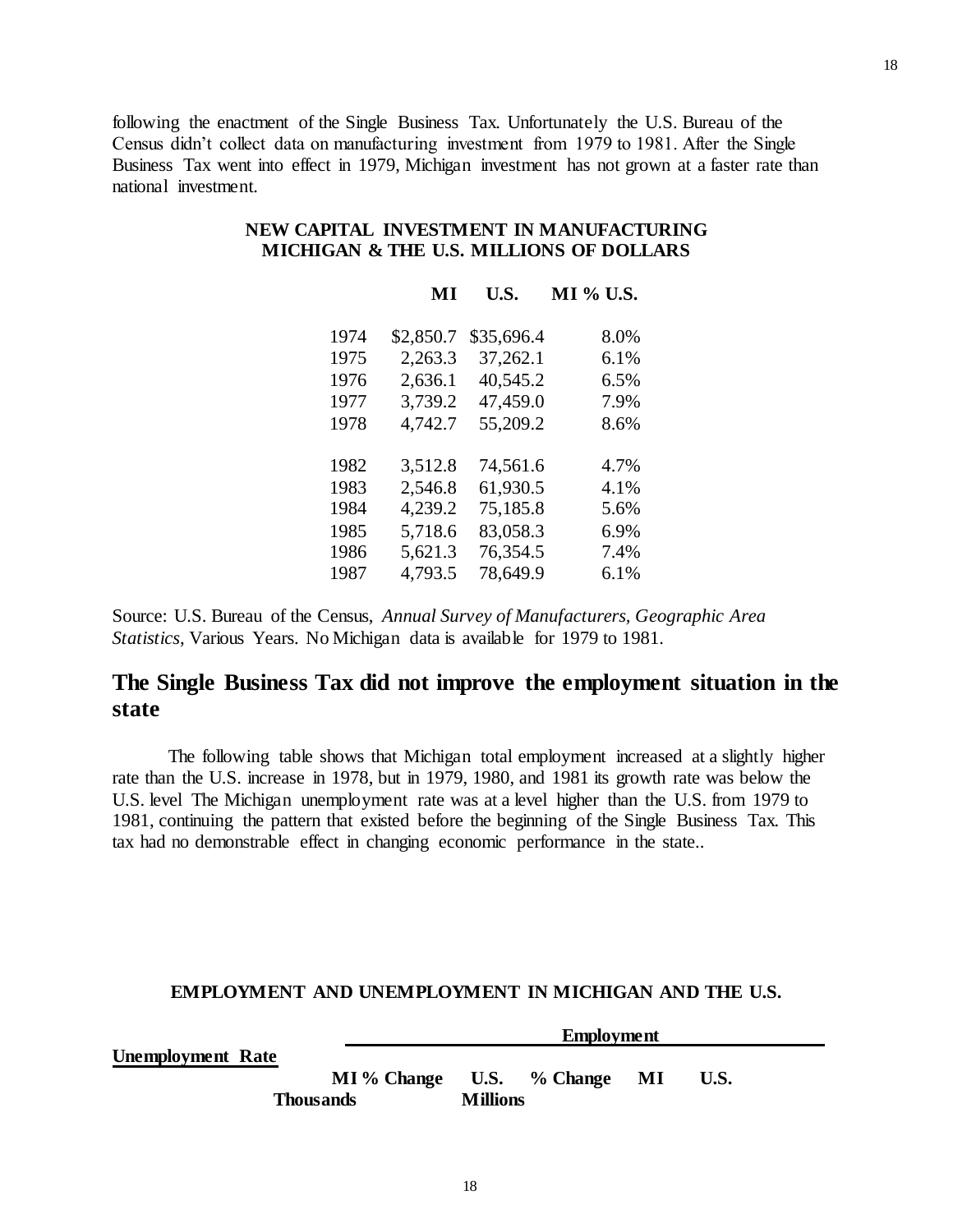| 1976        | 3,618 |          | 79.4 |         | 9.4%     | 7.6%    |
|-------------|-------|----------|------|---------|----------|---------|
| 1977        | 3,777 | 4.9%     | 82.5 | 3.9%    | 8.2%     | $6.9\%$ |
| 1978        | 3,908 | 4.9%     | 86.7 | 5.1%    | 6.9%     | $6.0\%$ |
| 1979        | 3.979 | $0.8\%$  | 89.8 | $3.6\%$ | 7.8%     | 5.8%    |
| <b>1980</b> | 3,759 | $-5.3\%$ | 90.4 | $0.7\%$ | 12.4%    | $7.0\%$ |
| 1981        | 3,777 | $-2.3\%$ | 91.2 | $0.9\%$ | $12.3\%$ | $7.5\%$ |

Source: U.S. Bureau of the Census, *Current Population Survey*, *Economic Report of the President* 1991, for non-agricultural employment, Table B-43. Years in bold are when the Single Business Tax was in effect.

# **Michigan taxes are among the most regressive in the country**

Today Michigan has the 10th most regressive tax system in the country. The poorest 20 percent pay 13.3 percent of their income in taxes, the middle 60 percent 10.6 percent and the top 1 percent pay 6.9 percent. The poor pay 193 percent of the level of the top 1 percent and the middle pay 154 percent. (Citizens for Tax Justice).

The Single Business Tax did not stimulate manufacturing investment and it did not reverse Michigan's poor economic performance in relation to the rest of the country.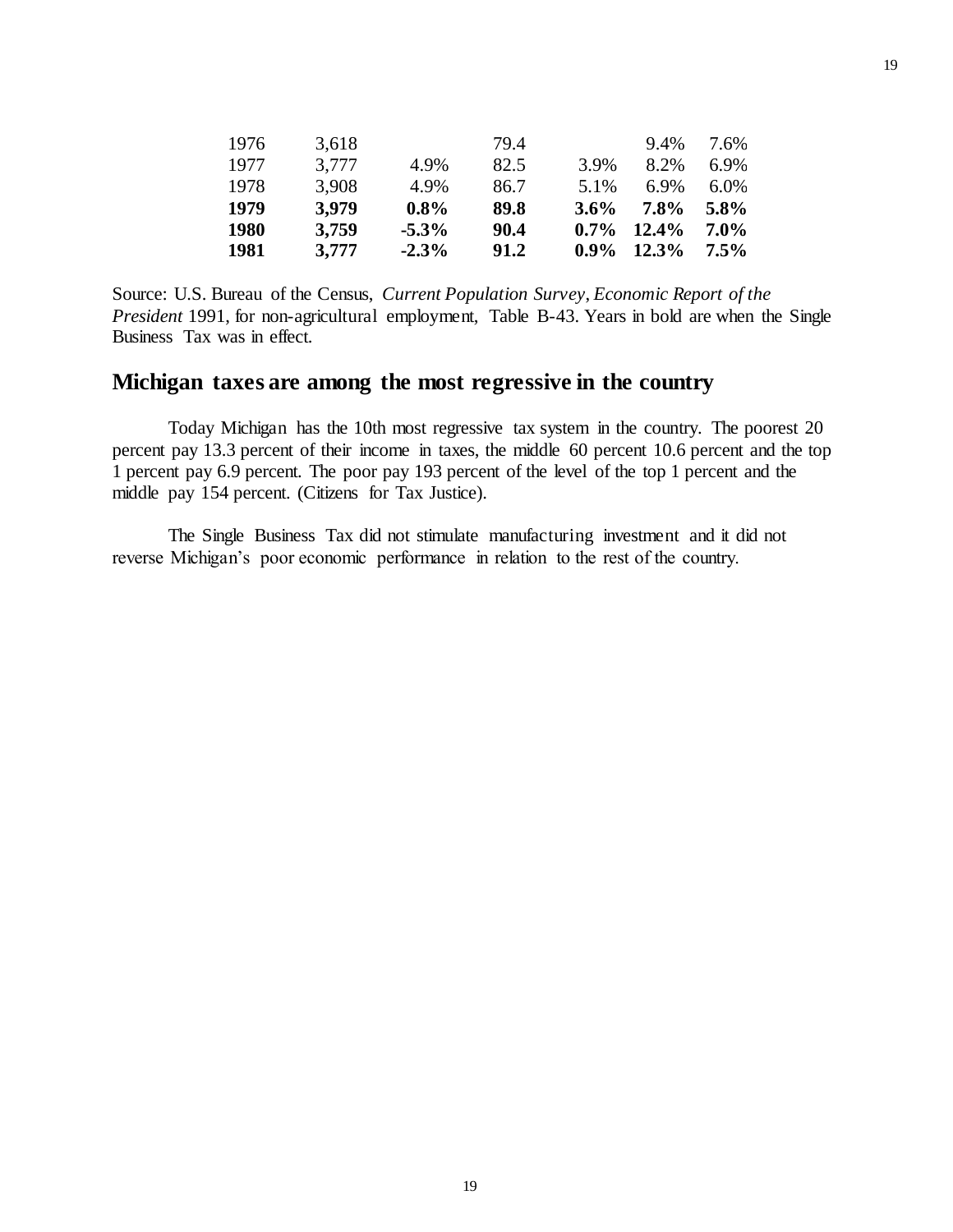# **RECOMMENDATIONS FOR A PROGRESSIVE TAX SYSTEM**

A good measure of the progressivity of a tax system is the ratio of the effective tax rate of the poorest 20 percent of the families to the top 1 percent, and also of the middle 60 percent to the top 1 percent.

# **West Virginia's tax burden versus the most progressive states**

#### **WEST VIRGINIA AND THE FOUR STATES WITH THE MOST PROGRESSIVE TAX SYSTEMS MARRIED NON-ELDERLY FAMILIES**

|               |       |            |       | Ratio  | <b>Ratio</b>        | Tax revenue                                        |
|---------------|-------|------------|-------|--------|---------------------|----------------------------------------------------|
|               |       |            |       |        |                     | Poores Middle Top 1% Poor to Middle to % of WV now |
|               |       | $20\%$ 60% |       |        | Top $1\%$ Top $1\%$ |                                                    |
| West Virginia | 10.6% | 8.6%       | 7.9%  | 134.2% | 109.3%              | 100%                                               |
| Delaware      | 6.3%  | 6.9%       | 7.6%  | 82.9%  | 91.0%               | 83%                                                |
| Montana       | 7.6%  | 7.0%       | 7.7%  | 98.7%  | 90.6%               | 85%                                                |
| California    | 12.0% | 9.1%       | 11.6% | 103.4% | 78.1%               | 113%                                               |
| Vermont       | 9.5%  | 9.2%       | 9.6%  | 99.0%  | 95.4%               | 108%                                               |

Source: Citizens for Tax Justice, *Who Pay? A Distributional Analysis of the Tax Systems in All 50 States,*June 1996.

The right hand column gives the tax revenue that would come in if West Virginia had the same tax burden for each income bracket as the other four states. If it adopted the California system, it would bring in 13 percent more revenue. If it adopted the Vermont system it would bring in 8 percent more revenue. The Delaware and Montana rates would bring in less taxes than the current West Virginia rate structure.

# **West Virginia's income per capita and taxes compared to the progressive states**

When considering the tax rates of different states, it makes sense to look at the per capita income and the tax revenue per capita that each state brings in. Comparing West Virginia with the four states with the most progressive tax system: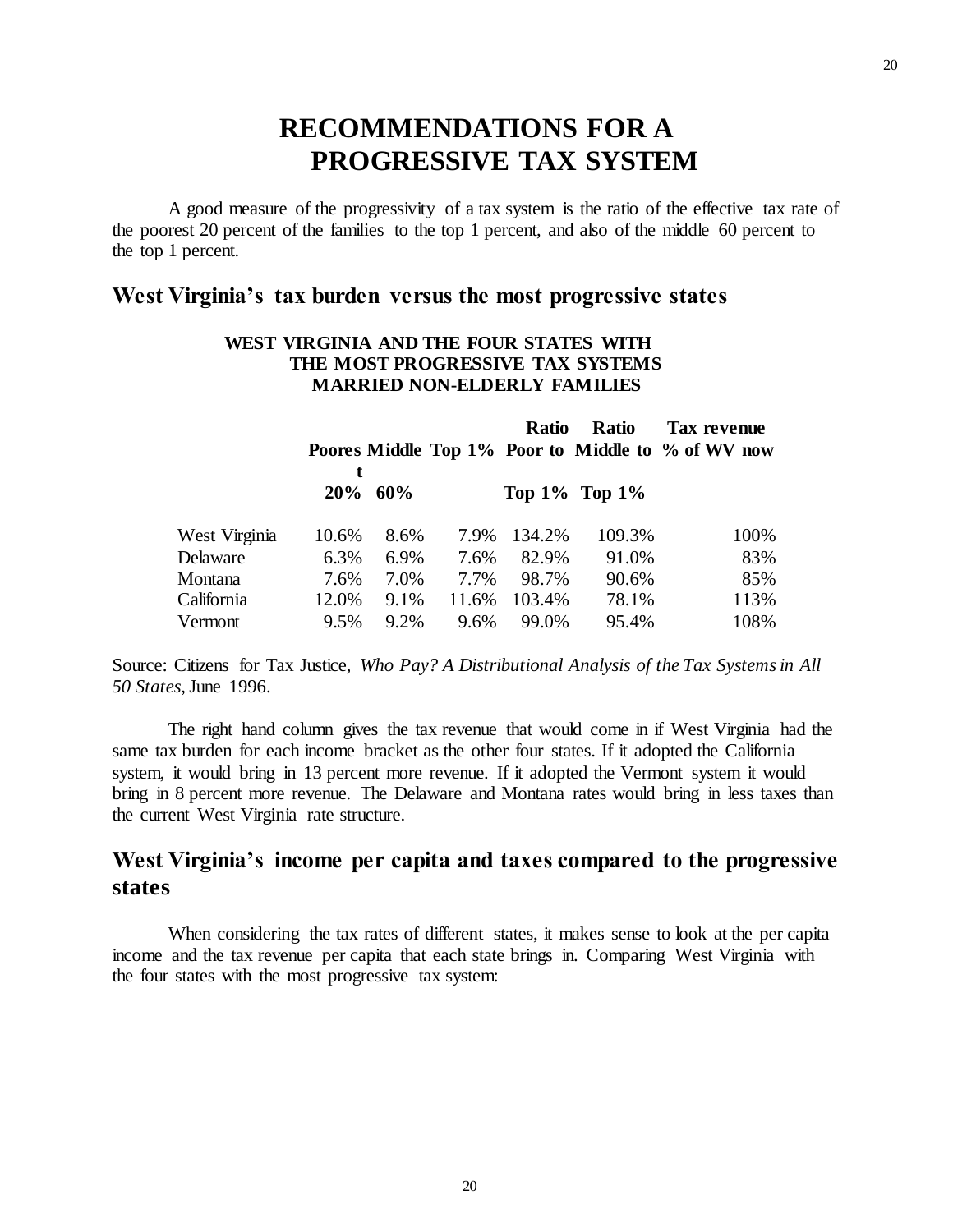#### **THE RELATIVE POSITIONS OF THE STATES WITH THE MOST PROGRESSIVE TAX SYSTEM**

|                  | Revenue    | <b>Income</b>         | <b>Taxes</b><br>$\frac{6}{9}$ |
|------------------|------------|-----------------------|-------------------------------|
|                  |            | per Capita per Capita | оf<br><b>Income</b>           |
| Delaware         | \$2,381.47 | \$28,443              | 8.4%                          |
| Montana          | 1,432.57   | 19,704                | 7.3%                          |
| California       | 1,911.08   | 26,218                | 7.3%                          |
| Vermont          | 1,526.59   | 23,018                | 6.6%                          |
| West<br>Virginia | 1,600.19   | 18,734                | 8.5%                          |

West Virginia's per capita income is the lowest of the five states considered. Its tax burden as a percent of income is the highest at 8.5 percent, although this is only one tenth of a percent higher than that of Delaware with an 8.4 percent tax burden. West Virginia's state tax revenue per capita is in the middle of the range of the other states.

# **The type of taxes the progressive states rely upon**

The following table shows the different types of taxes these five states use:

#### **TYPE OF TAX**

|                              |         |         | Delaware Montana California | <b>Vermont</b> | West<br><b>Virginia</b> |
|------------------------------|---------|---------|-----------------------------|----------------|-------------------------|
| <b>Property Taxes</b>        | $0.0\%$ | 16.9%   | 5.9%                        | 1.1%           | 0.1%                    |
| Sales & Gross Receipts Taxes | 14.5%   | 20.7%   | 40.9%                       | 45.5%          | 52.1%                   |
| License Taxes, Total         | 33.2%   | 11.4%   | 4.8%                        | 7.5%           | 5.2%                    |
| Individual Income            | 38.0%   | 34.5%   | 37.7%                       | 35.9%          | 27.1%                   |
| Corporation Net Income       | 9.9%    | 7.1%    | 9.4%                        | 5.0%           | 8.6%                    |
| Death & Gift                 | 1.8%    | 1.2%    | 1.2%                        | 2.0%           | 0.6%                    |
| Documentary & Stock Transfer | 2.5%    | $0.0\%$ | $0.0\%$                     | 1.5%           | 0.2%                    |
| Severance                    | $0.0\%$ | 4.5%    | 0.1%                        | $0.0\%$        | 6.1%                    |
| All Other                    | $0.0\%$ | 3.9%    | $0.0\%$                     | 1.3%           | 0.0%                    |
|                              | 100.0%  | 100.0%  | 100.0%                      | 100.0%         | 100.0%                  |

Source: U.S. Dept. of Commerce, Bureau of the Census, *State Government Tax Collections: Fiscal Year 1996-97*.

West Virginia and Montana both use severance taxes, which are based on the mineral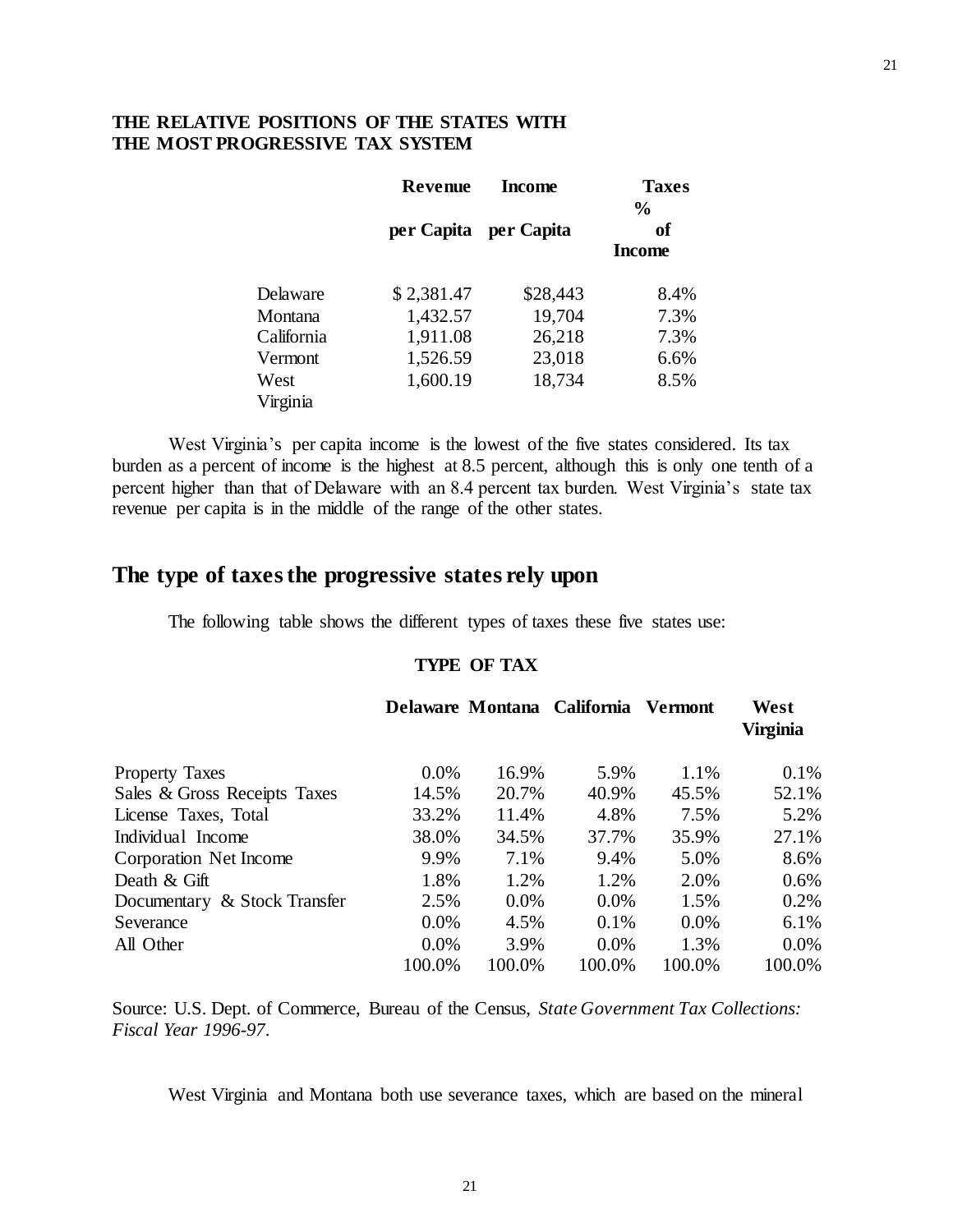wealth of the states. West Virginia has by far the highest reliance on the sales and gross receipts tax. Its reliance on the individual income tax is the lowest. The share of income coming from the corporate income tax is a little lower than Delaware and Montana. Its revenues from the death and gift taxes and the documentary and stock transfer taxes, which are paid by the wealthiest tax payers, is lower than the four states with progressive taxation.

# **Possible tax burdens West Virginia could use for progressive taxation**

The following table shows four different alternative rate structures that West Virginia could consider:

|                   | 1st Fifth<br>Under<br>\$17,000 | 2nd Fifth<br>\$17,000 to<br>\$29,000 | 3rd Fifth<br>\$29,000 to<br>\$42,000 | 4th Fifth<br>\$42,000 to<br>58,000 | <b>Next 14%</b><br>\$58,000 to<br>\$89,000 | Next $4\%$<br>\$89,000 to<br>\$191,000 | \$191,000<br>or more | Top 1% Tax revenue<br>$%$ of WV<br>now |
|-------------------|--------------------------------|--------------------------------------|--------------------------------------|------------------------------------|--------------------------------------------|----------------------------------------|----------------------|----------------------------------------|
|                   |                                |                                      |                                      |                                    |                                            |                                        |                      |                                        |
| West Virginia Now | 10.6%                          | 9.4%                                 | 8.6%                                 | 8.3%                               | 8.3%                                       | 8.1%                                   | 7.9%                 | 100%                                   |
| Delaware          | 6.3%                           | 6.7%                                 | 6.7%                                 | 7.2%                               | 7.4%                                       | 7.1%                                   | 7.6%                 | 83%                                    |
| California        | 12.0%                          | 9.2%                                 | 8.9%                                 | 9.1%                               | 9.4%                                       | 9.9%                                   | 11.6%                | 113%                                   |
| Vermont           | 9.5%                           | 8.5%                                 | 10.0%                                | 8.9%                               | 9.3%                                       | 8.7%                                   | 9.6%                 | 108%                                   |
| <b>M</b> ixed     |                                |                                      |                                      |                                    |                                            |                                        |                      | 100%                                   |
|                   | 6.3%                           | 6.7%                                 | 6.7%                                 | 8.3%                               | 9.4%                                       | 9.9%                                   | 11.6%                |                                        |

#### **POSSIBLE TAX RATES TO MAKE A PROGRESSIVE WEST VIRGINIA SYSTEM**

As shown above, the California system would bring in 13 percent more than the West Virginia current system does, and the Vermont system would bring in 8 percent more. The mixed rate system uses the three top rates of California, the current rate for the 4th Fifth from West Virginia, and the low rates of Delaware for the bottom three Fifths. This rate system would be revenue neutral, bringing in the same amount as the current system, and be a progressive tax system where higher brackets pay a higher share in taxes.

#### **IMPACT ON PROGRESSIVITY**

|                            | Poorest Middle<br>20% | 60%   | Top $1\%$ | to Top $1\%$ Top $1\%$ | Poorest Middle to |
|----------------------------|-----------------------|-------|-----------|------------------------|-------------------|
| Current Taxes              | 10.6%                 | 8.6%  | 7.9%      | 1.34                   | 1.09              |
| <b>Commission Proposal</b> | 12.4%                 | 10.7% | 8.0%      | 1.54                   | 1.33              |
| A Progressive Proposal     | 6.3%                  | 7.4%  | 11.6%     | 0.54                   | 0.64              |

If the state legislature decided it wanted to adopt a progressive tax system it would be possible to figure out what combination of taxes would yield these rates, and at the same time the tax system could be simplified to ease the difficulty many tax payers currently have in figuring out what taxes they have to pay.

# **APPENDIX**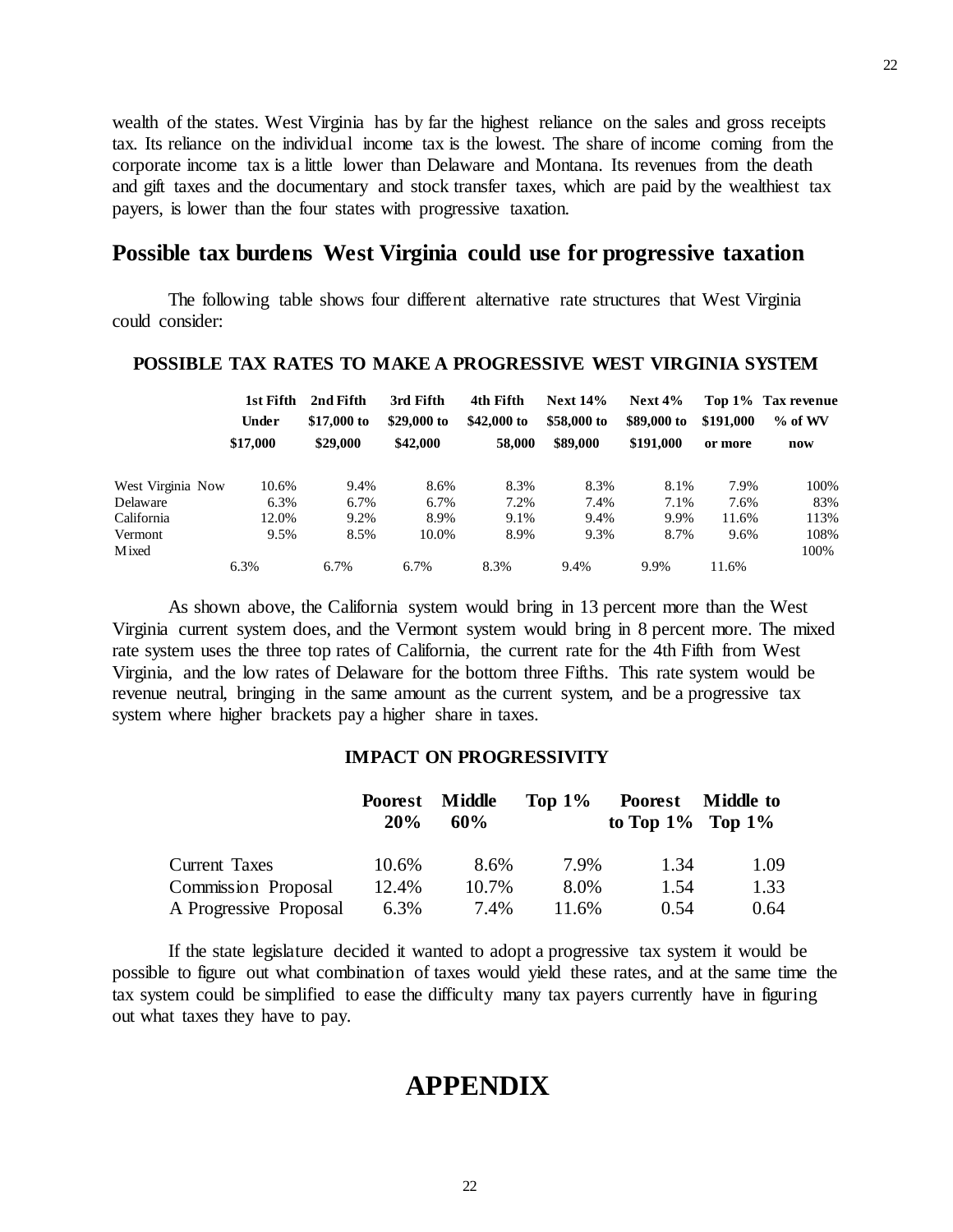|                          |              | $%$ of       |              | $%$ of       |         |              | $%$ of Local $%$ |
|--------------------------|--------------|--------------|--------------|--------------|---------|--------------|------------------|
|                          | <b>Total</b> | <b>Total</b> | <b>State</b> | <b>Total</b> | Local   | <b>Total</b> | of Total         |
| <b>Taxes</b>             | \$3,573.6    |              | \$2,731.9    |              | \$841.7 |              | 23.6%            |
|                          |              | 100.0%       |              | 100.0%       |         | 100.0%       |                  |
| Property tax             | 692.7        | 19.4%        | 2.3          | 0.1%         | 690.3   | 82.0%        | 99.7%            |
| Sales & gross receipts   | 1,491.5      | 41.7%        | 1,460.2      | 53.4%        | 31.4    | 3.7%         | 2.1%             |
| General sales            | 793.5        | 22.2%        | 793.5        | 29.0%        | 0.0     | 0.0%         | 0.0%             |
| Selective sales taxes    | 698.1        | 19.5%        | 666.7        | 24.4%        | 31.4    | 3.7%         | 4.5%             |
| Motor fuel sales         | 207.5        | 5.8%         | 207.5        | 7.6%         | 0.0     | 0.0%         | $0.0\%$          |
| Alcoholic beverage sales | 12.0         | 0.3%         | 7.9          | 0.3%         | 4.1     | 0.5%         | 33.9%            |
| Tobacco                  | 34.0         | 1.0%         | 34.0         | 1.2%         | 0.0     | $0.0\%$      | $0.0\%$          |
| Public utility           | 230.5        | 6.4%         | 209.2        | 7.7%         | 21.2    | 2.5%         | 9.2%             |
| Other sales              | 214.1        | 6.0%         | 208.1        | 7.6%         | 6.1     | 0.7%         | 2.8%             |
| Individual income        | 709.9        | 19.9%        | 709.9        | 26.0%        | 0.0     | 0.0%         | 0.0%             |
| Corporate income         | 218.7        | 6.1%         | 218.7        | 8.0%         | 0.0     | 0.0%         | 0.0%             |
| Motor vehicle license    | 85.1         | 2.4%         | 84.4         | 3.1%         | 0.6     | 0.1%         | 0.8%             |
| Other taxes              | 375.7        | 10.5%        | 256.3        | 9.4%         | 119.3   | 14.2%        | 31.8%            |

## **WEST VIRGINIA STATE AND LOCAL TAXES FISCAL YEAR 1994-95 Millions of Dollars**

Source: U.S. Dept. of Commerce, Bureau of the Census, *West Virginia State & Local Government Finances by Level of Government: 1994-95.*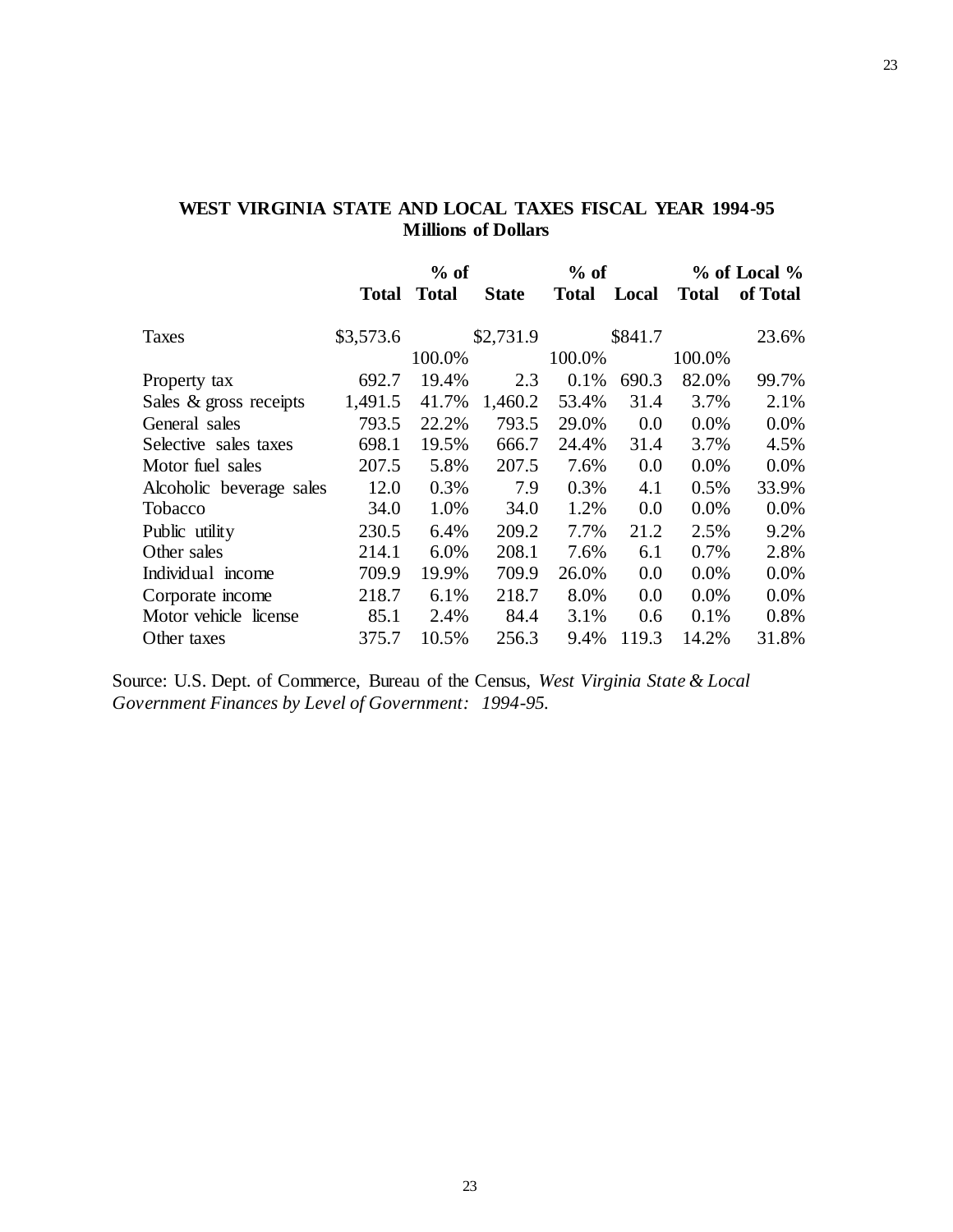#### **RANK OF WEST VIRGINIA IN RELATION TO THE U.S. NOW AND WITH PROPOSAL STATE AND LOCAL TAXES AS A PERCENT OF TOTAL INCOME**

|                               | <b>Bottom</b> |         | Ratio         | Rank        |                  |  |
|-------------------------------|---------------|---------|---------------|-------------|------------------|--|
|                               |               | Top     | <b>Bottom</b> | Progressive |                  |  |
|                               | Fifth         | 1       | 5th to Top    | to          |                  |  |
|                               |               | Percent | 1%            | Regressive  |                  |  |
| Delaware                      | 6.3%          | 7.6%    | 82.9%         |             | 1                |  |
| Idaho                         | 9.2%          | 9.4%    | 97.9%         |             | $\sqrt{2}$       |  |
| M ontana                      | 7.6%          | 7.7%    | 98.7%         |             | $\mathfrak 3$    |  |
| Vermont                       | 9.5%          | 9.6%    | 99.0%         |             | $\overline{4}$   |  |
| Minnesota                     | 11.0%         | 10.8%   | 101.9%        |             | 5                |  |
| South Carolina                | 8.1%          | 7.9%    | 102.5%        |             | $\overline{6}$   |  |
| California                    | 12.0%         | 11.6%   | 103.4%        |             | $\boldsymbol{7}$ |  |
| Oregon                        | 10.9%         | 10.2%   | 106.9%        |             | $\,8\,$          |  |
| North Carolina                | 9.7%          | 8.7%    | 111.5%        |             | $\overline{9}$   |  |
| DC                            | 10.5%         | 9.3%    | 112.9%        |             | $10\,$           |  |
| Maine                         | 11.6%         | 10.0%   | 116.0%        |             | 11               |  |
| Rhode Island                  | 13.0%         | 10.7%   | 121.5%        |             | 12               |  |
| Hawaii                        | 11.0%         | 8.9%    | 123.6%        |             | 13               |  |
| Nebraska                      | 10.9%         | 8.8%    | 123.9%        |             | 14               |  |
| Ohio                          | 11.6%         | 9.3%    | 124.7%        |             | 15               |  |
| Kentucky                      | 10.5%         | 8.2%    | 128.0%        |             | 16               |  |
| M ary land                    | 11.0%         | 8.3%    | 132.5%        |             | 17               |  |
| <b>Massachusetts</b>          | 11.6%         | 8.7%    | 133.3%        |             | 18               |  |
| West Virginia now             | 10.6%         | 7.9%    | 134.2%        |             | 19               |  |
| Virginia                      | 9.6%          | 7.1%    | 135.2%        |             | $20\,$           |  |
| Kansas                        | 11.0%         | 8.0%    | 137.5%        |             | 21               |  |
| Oklahoma                      | 9.9%          | 7.1%    | 139.4%        |             | $22\,$           |  |
| Georgia                       | 11.1%         | 7.9%    | 140.5%        |             | 23               |  |
| Colorado                      | 10.0%         | 6.8%    | 147.1%        |             | 24               |  |
| Iowa                          | 12.4%         | 8.4%    | 147.6%        |             | 25               |  |
| Missouri                      | 11.5%         | 7.6%    | 151.3%        |             | $26\,$           |  |
| Arkansas                      | 12.0%         | 7.9%    | 151.9%        |             | 27               |  |
| Utah                          | 12.0%         | 7.8%    | 153.8%        |             | 28               |  |
| Wisconsin                     | 13.7%         | 8.8%    | 155.7%        |             | 29               |  |
| Arizona                       | 11.3%         | 7.2%    | 156.9%        |             | 30               |  |
| North Dakota                  | 10.6%         | 6.6%    | 160.6%        |             | 31               |  |
| New Mexico                    | 15.0%         | 9.2%    | 163.0%        |             | 32               |  |
| Connecticut                   | 11.5%         | 6.8%    | 169.1%        |             | 33               |  |
| Mississippi                   | 12.1%         | 7.1%    | 170.4%        |             | 34               |  |
| New Jersey                    | 15.9%         | 8.8%    | 180.7%        |             | 35               |  |
| New York                      | 16.1%         | 8.9%    | 180.9%        |             | 36               |  |
| Michigan                      | 13.3%         | 6.9%    | 192.8%        |             | 37               |  |
| Indiana                       | 12.6%         | 6.5%    | 193.8%        |             | 38               |  |
| Pennsylvania                  | 13.3%         | 6.1%    | 218.0%        |             | 39               |  |
| Illinois                      | 13.6%         | 6.1%    | 223.0%        |             | 40               |  |
| Louisiana                     | 13.4%         | 6.0%    | 223.3%        |             | 41               |  |
| Alabama                       | 11.6%         | 4.8%    | 241.7%        |             | 42               |  |
| New Hampshire                 | 9.1%          | 3.7%    | 245.9%        |             | 43               |  |
| Wyoming                       | 8.2%          | 2.8%    | 292.9%        |             | 44               |  |
| Alaska                        | 6.9%          | 2.3%    | 300.0%        |             | 45               |  |
| Texas                         | 13.8%         | 4.4%    | 313.6%        |             | 46               |  |
| <b>West Virginia Proposal</b> | 11.6%         | 3.5%    | 331.4%        |             |                  |  |
| Tennessee                     | 12.3%         | 3.6%    | 341.7%        |             | 47               |  |
| Florida                       | 14.0%         | 3.6%    | 388.9%        |             | 48               |  |
| South Dakota                  | 11.7%         | 2.9%    | 403.4%        |             | 49               |  |
| Washington                    | 17.1%         | 3.9%    | 438.5%        |             | 50               |  |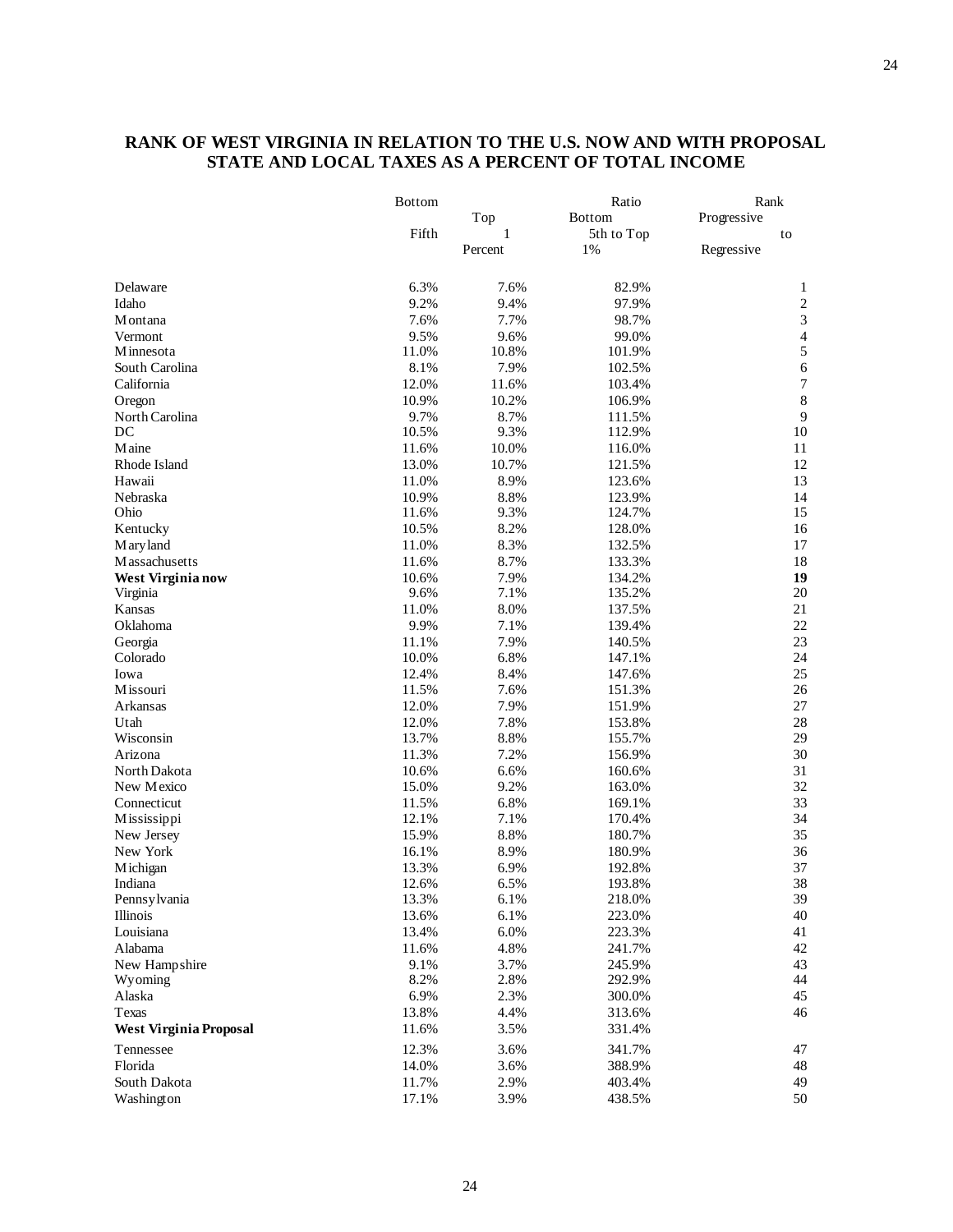25

Source: Citizens for Tax Justice, Who Pays? A Distribution Analysis of the Tax System in all 50 States, and MCLR for the Commission's West Virginia Proposal.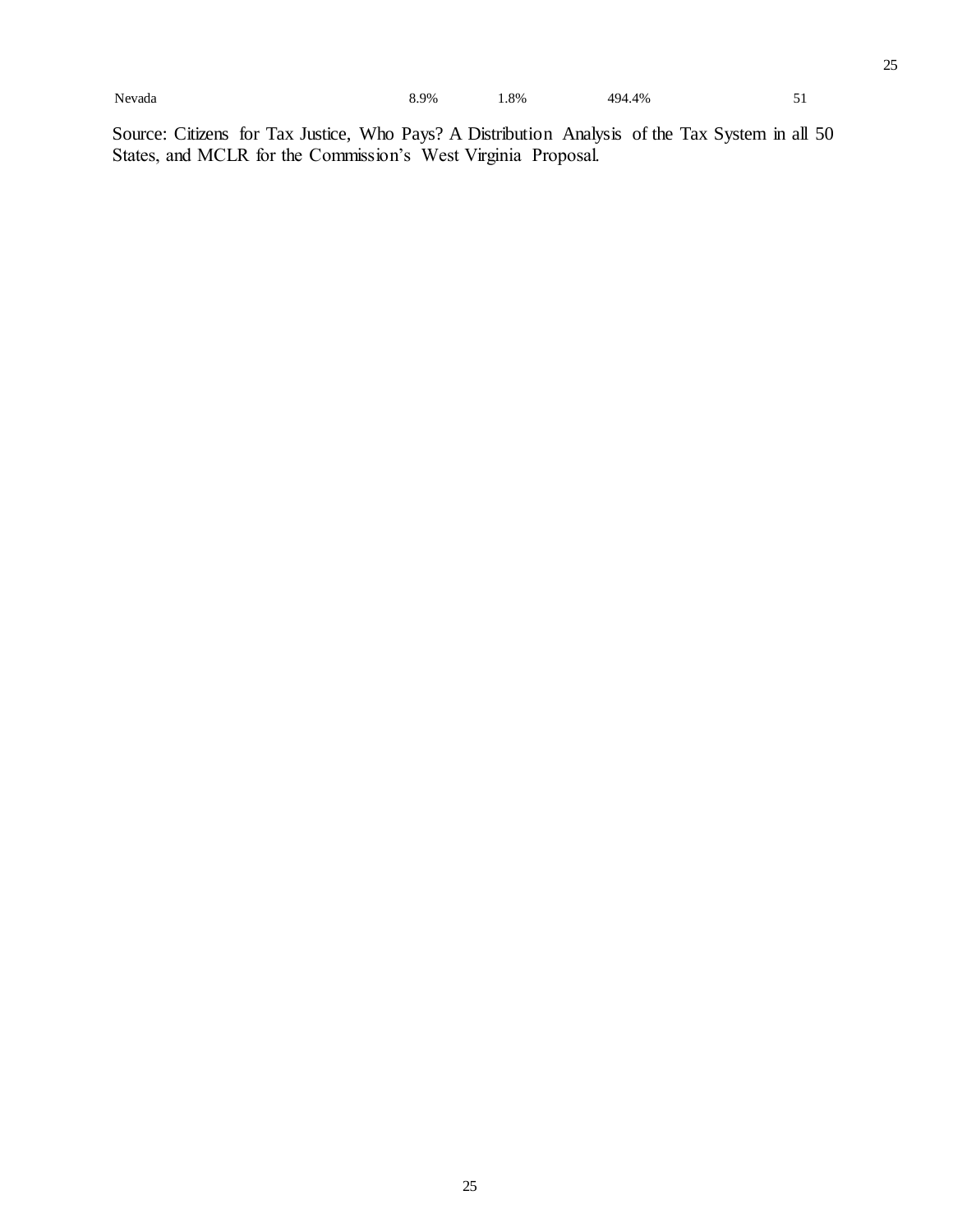## **Burton ASM Burton-ASM Burton % Error** Food and Kindred Products  $$22 \quad $15$   $$7 \quad 43.8\%$ Textile Mill Products and the state of the state of the state of the state of the state of the state of the state of the state of the state of the state of the state of the state of the state of the state of the state of t Apparel and Other Textile Mill Products  $30.3$   $30.3$   $3$  900.0% Lumber and Wood Products  $\frac{32}{82}$  82  $\frac{-50}{61.2\%}$ Furniture and Fixtures 2 Paper and Allied Products and Solution 8 1 7 471.4% Printing and Publishing 2003 14 56 -42 -74.8% Chemicals 305 451 -146 -32.4% Petroleum and Coal Products 10 Rubber and Plastic Products 24 13 11 86.0% Stone, Clay, and Glass Products 43 32 11 34.4% Primary Metal Industries 01 138 -47 -34.2% Fabricated Metal Products and 44 52 -8 -15.7% Industrial Machinery and Equipment 18 5 13 275.0% Electronic Equipment 18 16 2 11.8% Transportation Equipment 11 Instruments and Related Products 12 Misc. Manufacturing Products 4

## **CAPITAL INVESTMENT IN MANUFACTURING IN WEST VIRGINIA 1996 MILLIONS**

Source: *Annual Survey of Manufacturing: Geographic Area Statistics* for 1996, which suppressed investment data for Transportation Equipment, Instruments and Related Products and Miscellaneous Manufacturers to avoid disclosing figures for individual firms. The total of \$882 million includes the suppressed figures. The total investment for all suppressed industries was \$17 million or 1.9 percent of total investment in manufacturing. The *Annual Survey* doesn't provide figures for the Furniture and Fixtures and Petroleum industries.

Total 666 882 -216 -24.5%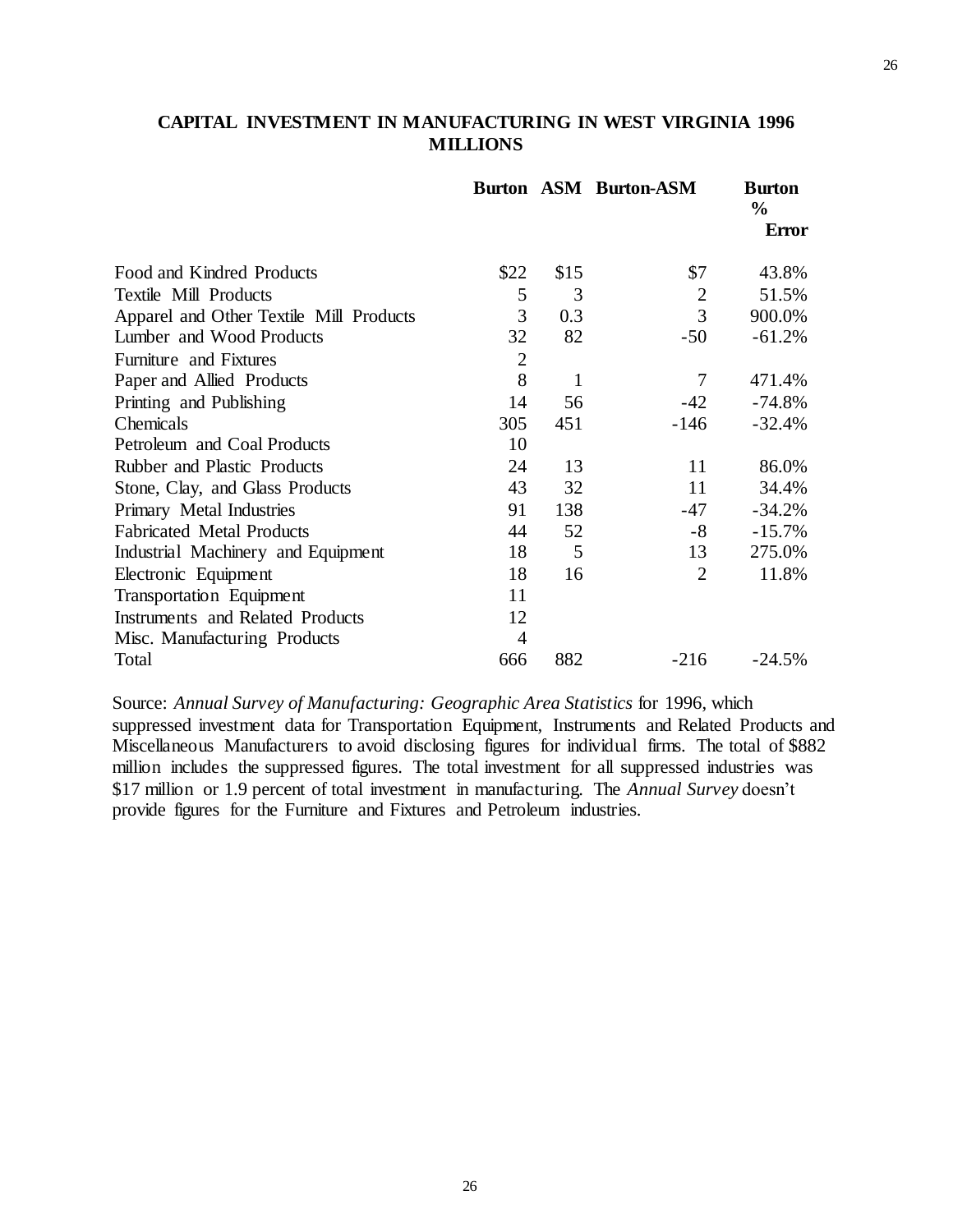## **ESTIMATED INVESTMENT IN WEST VIRGINIA MINING Thousands**

|                                         | 1992     | 1993     | 1994     | 1995     | 1996     |
|-----------------------------------------|----------|----------|----------|----------|----------|
| <b>Coal Mining</b>                      |          |          |          |          |          |
| Coal Mining Gross Domestic Product U.S. | \$13,600 | \$12,400 | \$13,100 | \$12,000 | \$12,900 |
| Investment in Coal Mining U.S.          | 1,644    | 2,357    | 3,062    | 3,467    | 3,086    |
| West Virginia GSP                       | 2,981    | 2,413    | 2,769    | 2,726    | 2,630    |
| West Virginia % of GDP                  | 21.9%    | 19.5%    | 21.1%    | 22.7%    | 20.4%    |
| Investment to GDP U.S.                  | 12.1%    | 19.0%    | 23.4%    | 28.9%    | 23.9%    |
| West Virginia estimated investment      | 361      | 459      | 647      | 788      | 629      |
| Oil & Gas                               |          |          |          |          |          |
| Oil & Gas Gross Domestic Product U.S.   | 65,000   | 69,100   | 66,700   | 70,500   | 84,300   |
| Investment in Oil and Gas U.S.          | 17,240   | 22,091   | 20,889   | 22,043   | 23,645   |
| West Virginia GSP                       | 255      | 227      | 229      | 227      | 266      |
| West Virginia % of GDP                  | 0.4%     | 0.3%     | 0.3%     | 0.3%     | 0.3%     |
| Investment to GDP US                    | 26.5%    | 31.9%    | 31.3%    | 31.3%    | 28.0%    |
| West Virginia estimated investment      | 67.6     | 72.5     | 71.7     | 71.1     | 74.6     |
| All Mining and Natural Gas Production   |          |          |          |          |          |
| Coal Mining, Oil & Gas investment WV    | 428.6    | 531.5    | 718.9    | 859.1    | 703.8    |
| Coal, Oil & Gas GSP WV                  | 3,236    | 2,640    | 2,998    | 2,953    | 2,896    |
| All West Virginia Mining GSP            | 3,283    | 2,689    | 3,053    | 3,039    | 2,980    |
| WV Coal Mining, Oil & Gas GSP % of      | 98.6%    | 98.2%    | 98.2%    | 97.2%    | 97.2%    |
| Mining                                  |          |          |          |          |          |
| Estimated Mining Investment in WV       | 435      | 541      | 732      | 884      | 724      |

Source: U.S. Department of Commerce, Bureau of Economic Analysis, "Gross Product by Industry, 1995-97," *Survey of Current Business*, November 1998. Gross State Product Data and Investment data on the Internet at statusa.gov.